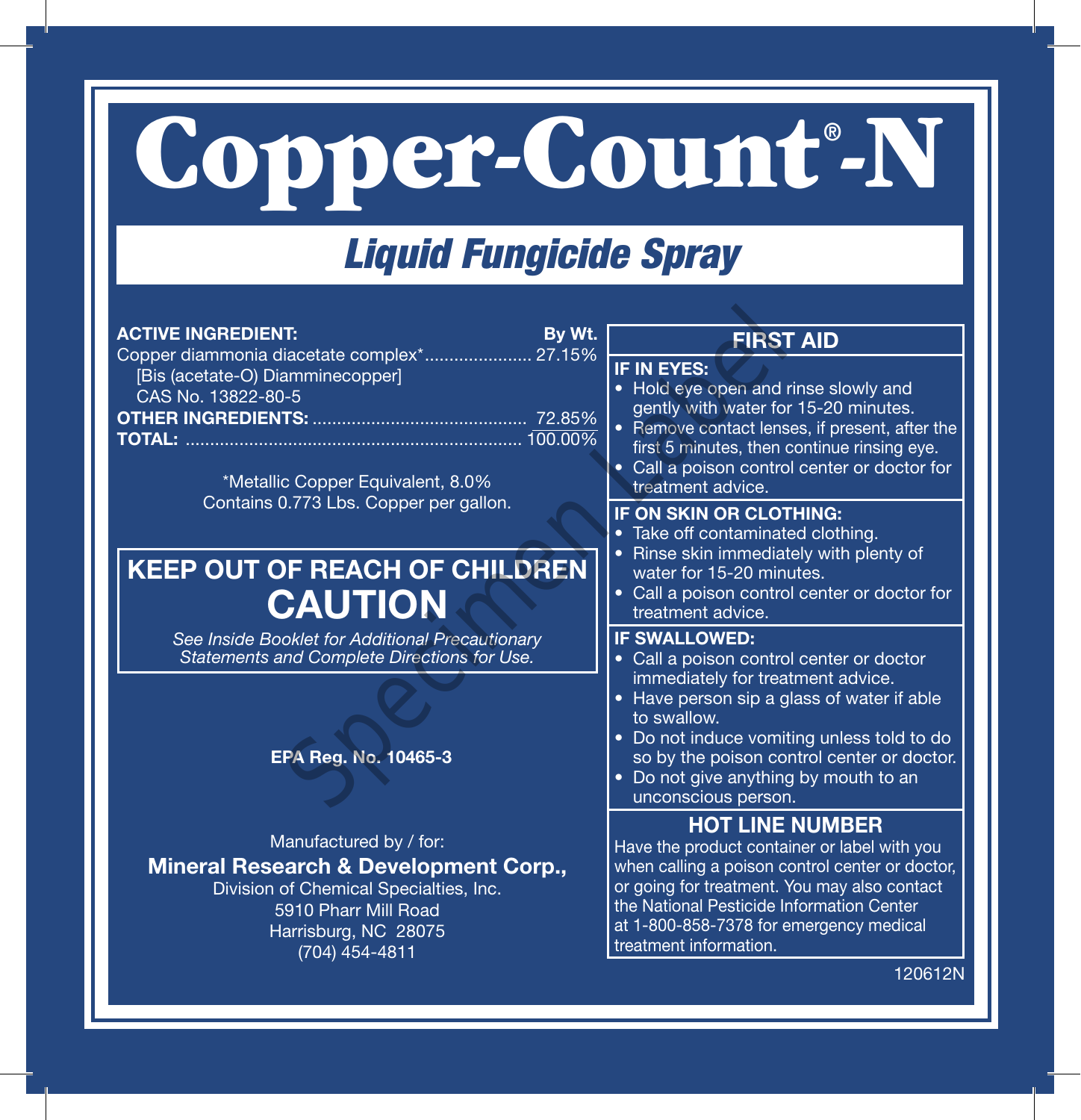## **PRECAUTIONARY STATEMENTS**

## **HAZARDS TO HUMANS AND DOMESTIC ANIMALS**

**CAUTION:** Causes eye and skin irritation. Harmful if swallowed, absorbed through the skin or inhaled. Avoid contact with the skin, eyes, or clothing. Avoid breathing vapor or spray mist.

#### **PERSONAL PROTECTIVE EQUIPMENT (PPE)**

Some materials that are chemical-resistant to this product are listed below. If you want more options, follow the instructions for category G on an EPA chemical resistance category selection chart.

#### **Mixers, loaders, applicators and other handlers must wear the following:**

- Long sleeved shirt and long pants.
- Chemical-resistant gloves, such as barrier laminate or viton.
- Shoes plus socks.

Follow manufacturer's instructions for cleaning/maintaining PPE. If no such instructions for washables exist, use detergent and hot water. Keep and wash PPE separately from other laundry. Discard clothing and other absorbent material that have been drenched or heavily contaminated with the product's concentrate. Do not reuse them.

When handlers use closed systems, enclosed cabs, or aircraft in a manner that meets the requirements listed in the Worker Protection Standard (WPS) for agricultural pesticides [40 CFR 170.240 (d) (4-6)], the handler PPE requirements may be reduced or modified as specified in the WPS.

## **USER SAFETY RECOMMENDATIONS**

Users should:

- Wash hands before eating, drinking, chewing gum, using tobacco, or using the toilet.
- Remove clothing/PPE immediately if pesticide gets inside. Then wash thoroughly and put on clean clothing.
- Remove PPE immediately after handling this product. Wash the outside of gloves before removing. As soon as possible, wash thoroughly and change into clean clothing.

## **ENVIRONMENTAL HAZARDS**

This pesticide is toxic to fish and aquatic invertebrates and may contaminate water through runoff. This product has a potential for runoff for several months or more after application. Poorly draining soils and soils with shallow water tables are more prone to produce more runoff that contains this product. Drift and runoff may be hazardous to aquatic organisms in water adjacent to treated areas.

Do not apply directly to water, to areas where surface water is present or to intertidal areas below the mean high water mark. Do not contaminate water when disposing of equipment washwaters or rinsate.

Do not discharge effluent containing this product into lakes, streams, ponds, estuaries, oceans or other waters unless in accordance with the requirements of a National Pollutant Discharge Elimination System (NPDES) permit and the permitting authority has been notified in writing prior to discharge. Do not discharge effluent containing this product to sewer systems without previously notifying the local sewage treatment plant authority. For guidance, contact your State Water Board or Regional Office of the EPA. ry. Discard clothing and other absorbent material that have been drenched or heavily.<br>
Specifies the requirements is the Wonder PPE requirements may be reduced or modified as specifies<br>
USER SAFETY RECOMMENDATIONS<br>
USER SA

## **DIRECTIONS FOR USE**

It is a violation of Federal Law to use this product in a manner inconsistent with its labeling.

Do not apply this product in a way that will contact workers or other persons, either directly or through drift. Only protected handlers may be in the area during application. For any requirements specific to your State or Tribe, consult the agency responsible for pesticide regulation.

Shake well before using.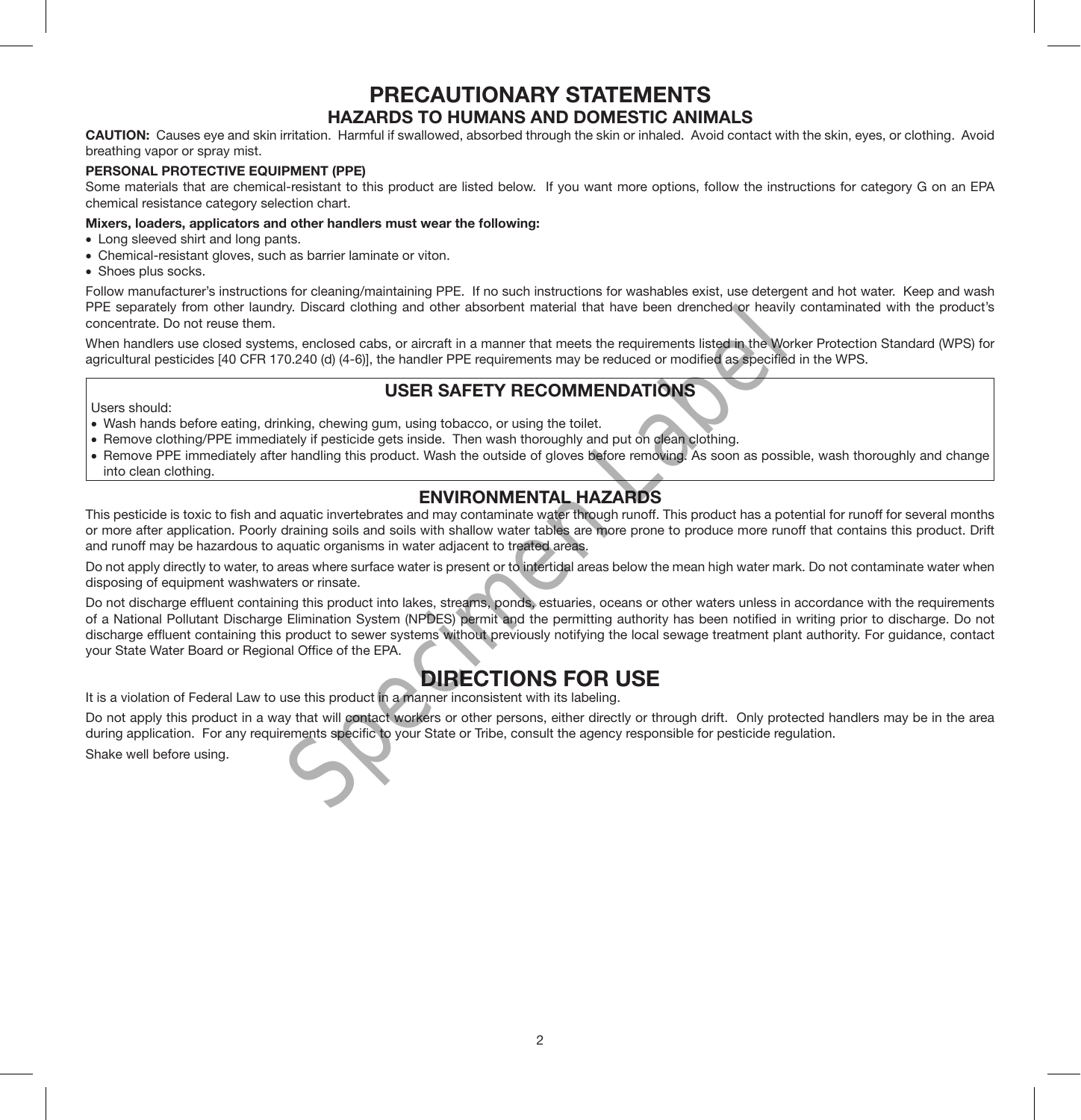## **AGRICULTURAL USE REQUIREMENTS**

Use this product only in accordance with its labeling and with the Worker Protection Standard, 40 CFR part 170. This Standard contains requirements for the protection of agricultural workers on farms, forests, nurseries, and greenhouses, and handlers of agricultural pesticides. It contains requirements for training, decontamination, notification, and emergency assistance. It also contains specific instructions and exceptions pertaining to the statements on this label about personal protective equipment (PPE), and restricted-entry interval. The requirements in this box only apply to uses of this product that are covered by the Worker Protection Standard.

Do not enter or allow worker entry into treated areas during the restricted entry interval (REI) of 48 hours.

PPE required for early entry to treated areas that is permitted under the Worker Protection Standard and that involves contact with anything that has been treated, such as plants, soil or water is: Coveralls over long-sleeved shirt and long pants, chemical-resistant gloves made of any waterproof material, chemical-resistant footwear plus socks, chemical resistant headgear for overhead exposure and protective eyewear.

Notify workers of the application by warning them orally and by posting warning signs at entrances to treated areas.

For greenhouse use the restricted entry interval (REI) is 24 hours.

For at least seven days following the application of copper-containing products in greenhouses:

- at least one container or station designed specifically for flushing eyes is available in operating condition with the WPS-required decontamination supplies for workers entering the area treated with copper-containing products,
- workers are informed orally, in a manner they can understand:
	- **•** that residues in the treated area may be highly irritating to their eyes,
	- that they should take precautions, such as refraining from rubbing their eyes, to keep the residues out of their eyes,
	- that if they do get residues in their eyes, they should immediately flush their eyes with the eye flush container that is located with the decontamination supplies, and
- how to operate the eye flush container or eye flush station.

## **NON-AGRICULTURAL USE REQUIREMENTS**

The requirements in this box apply to uses of this product that are not within the scope of the Worker Protection Standard, 40 CFR part 170. The Worker Protection Standard applies when this product is used to produce agricultural plants on farms, forests, nurseries or greenhouses.

Do not enter or allow others to enter the treated area until sprays have dried.

## **CHEMIGATION**

Apply this product only through center pivot, motorized lateral move or traveling gun sprinkler irrigation systems that do not contain aluminum components. Do not apply this product through any other type of irrigation system. Crop injury, lack of effectiveness or illegal pesticide residues in the crop can result from non-uniform distribution of treated water. If you have questions about calibration, you should contact State Extension Service specialists, equipment manufacturers or other experts. Do not connect an irrigation system (including greenhouse systems) used for pesticide application to a public water system unless the pesticide label-prescribed safety devices for public water systems are in place. A person knowledgeable of the chemigation system and responsible for its operation or under the supervision of the responsible person, shall shut the system down and make necessary adjustments would the need arise. the application of copper-containing products in greenhouses:<br>the application of copper-containing expects in greenhouses:<br>on designed specifically for flustning eyes is available in operating condition with the<br>he area tr

Public water systems means a system for the provision to the public of piped water for human consumption if such system has at least 15 service connections or regularly serves an average of at least 25 individuals daily at least 60 days out of the year.

Chemigation systems connected to public water systems must contain a functional, reduced-pressure zone, backflow preventer (RPZ) or the functional equivalent in the water supply line upstream from the point of pesticide introduction. As an option to the RPZ, the water from the public water system should be discharged into a reservoir tank prior to pesticide introduction. There should be a complete physical break (air gap) between the outlet end of the fill pipe and the top or overflow rim of the reservoir tank of at least twice the inside diameter of the fill pipe.

The system must contain a functional check valve, vacuum relief valve, and low-pressure drain appropriately located on the irrigation pipeline to prevent water source contamination from backflow.

The pesticide injection pipeline must contain a functional, automatic, quick-closing check valve to prevent the flow of fluid back toward the injection pump.

The pesticide injection pipeline must contain a functional, normally closed, solenoid-operated valve located on the intake side of the injection pump and connected to the system interlock to prevent fluid from being withdrawn from the supply tank when the irrigation system is either automatically or manually shut down.

The system must contain functional interlocking controls to automatically shut off the pesticide injection pump when the water pump motor stops or, in cases where there is no water pump, when the water pressure decreases to the point where pesticide distribution is adversely affected.

The irrigation line or water pump must include a functional pressure switch, which will stop the water pump motor when the water pressure decreases to the point where pesticide distribution is adversely affected.

Systems must use a metering pump, as a positive displacement injection pump (e.g., diaphragm pump) effectively designed and constructed of materials that are compatible with pesticides and capable of being fitted with a system interlock.

Do not apply when wind speed favors drift beyond the area intended for treatment.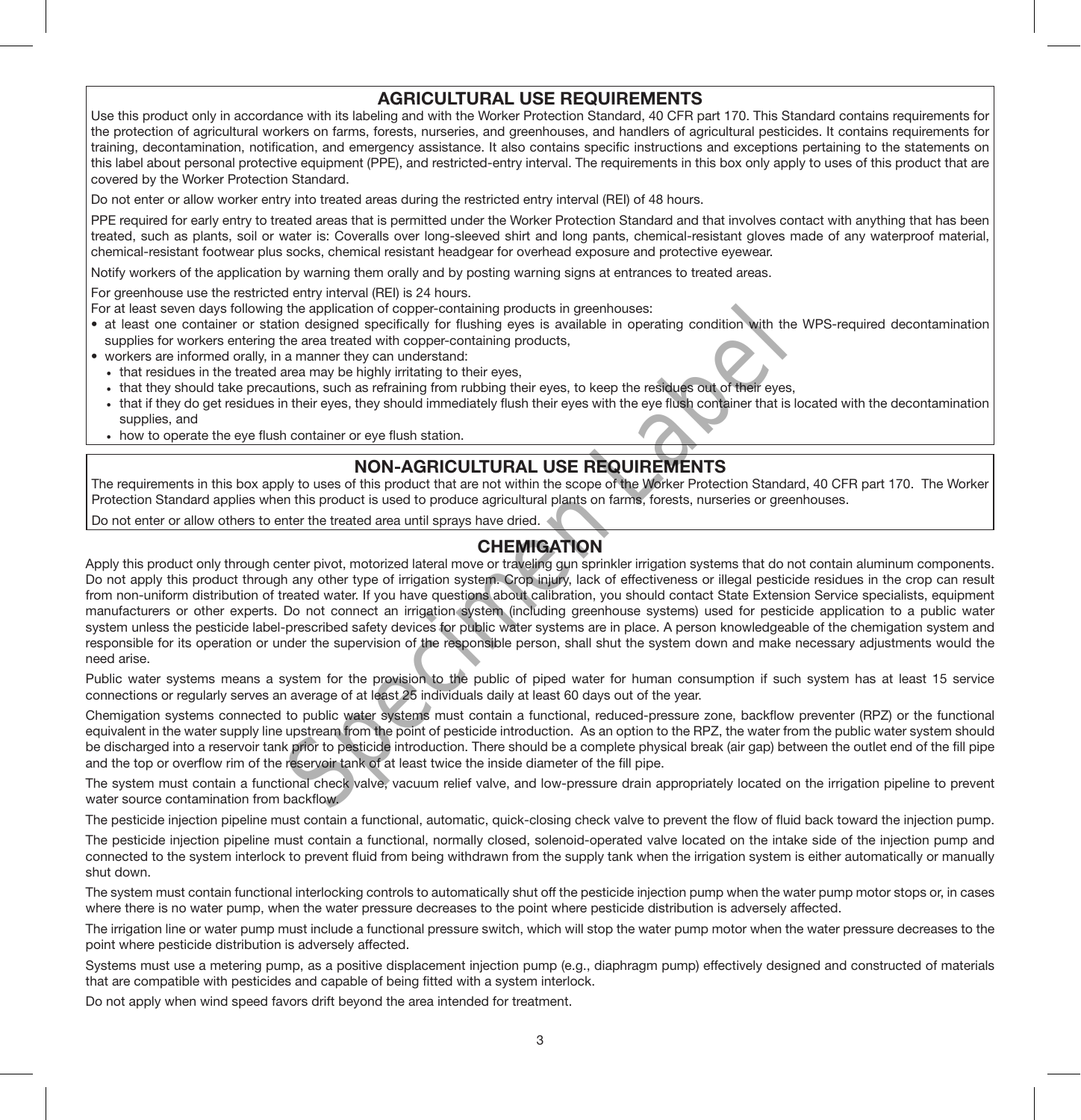When mixing, fill the nurse tank half full with water. Add COPPER-COUNT-N slowly to the tank while hydraulic or mechanical agitation is operating and continue filling the tank with water. Stickers, spreaders, nutrients, insecticides, etc. should be added last. If the compatibility is questionable, use the compatibility jar test before mixing a whole tank. Because of the wide variety of possible combinations that can occur, observe all cautions and limitations on the labels of all the products used in mixtures.

COPPER-COUNT-N should be continuously added through a traveling irrigation system. Agitation is recommended.

#### **APPLICATION AND CALIBRATION TECHNIQUES FOR SPRINKLER IRRIGATION**

#### **Center Pivot, Motorized Lateral Move and Traveling Gun Irrigation Equipment**

Operate system and injection equipment at normal pressures recommended by the manufacturer of the injection equipment used. Fill tank of injection equipment with water. Operate system for one complete circle for center pivot or one complete run for motorized lateral move or traveling gun equipment, measuring time required, amount of water injected, and acreage contained in circle or run. Mix recommended amount of COPPER-COUNT-N for acreage to be covered into the same amount of water used during calibration and inject into system continuously for one revolution or run. Shut off injection equipment after one revolution or run, but continue to operate irrigation system until COPPER-COUNT-N has been cleared from the last sprinkler head.

#### **SPRAY DRIFT MANAGEMENT**

A variety of factors including weather conditions (e.g., wind direction, wind speed, temperature, relative humidity) and the method of application (e.g., ground, aerial, airblast, chemigation) can influence pesticide drift. The applicator must evaluate all factors and make appropriate adjustments when applying this product.

#### **Droplet Size**

Apply only as a medium or coarser spray (ASE standard 572) or a volume mean diameter of 300 microns or greater for spinning atomizer nozzles.

#### **Wind Speed**

Do not apply at wind speeds greater than 15 mph. Only apply this product if the wind direction favors on-target deposition (approximately 3 to 10 mph) and there are no sensitive areas within 250 feet downwind.

#### **Temperature Inversions**

If applying at wind speeds less than 3 mph, the applicator must determine if a) conditions of temperature inversion exist, or b) stable atmospheric conditions exist at or below nozzle height. Do not make applications into areas of temperature inversions or stable atmospheric conditions.

#### **Other State and Local Requirements**

Applicators must follow all state and local pesticide drift requirements regarding application of copper compounds. Where states have more stringent regulations, they must be observed.

#### **Equipment**

All aerial and ground application equipment must be properly maintained and calibrated using appropriate carriers or surrogates.

For aerial application; the boom length must not exceed 75% of the wingspan or 90% of the rotor blade diameter. Release spray at the lowest height consistent with efficacy and flight safety. Do not release spray at a height greater than 10 feet above the crop canopy unless a greater height is required for aircraft safety.

When applications are made with a crosswind, the swatch must be displaced downwind. The applicator must compensate for this displacement at the up and downwind edge of the application area by adjusting the path of the aircraft upwind.

For ground boom application: Do not apply with a nozzle height greater than 4 feet above the crop canopy.

#### **INFORMATION**

The control of diseases with fungicides is based on PREVENTION: plant surfaces must be completely covered with the fungicide to successfully prevent infection. Copper pesticides are considered preventative, not curative of plant diseases. Use the highest indicated rate per crop when disease incidence is high or expected to be, depending on rainfall and temperature. The lower rate is suitable for general preventive sprays under normal conditions. Since weather conditions and disease incidence vary, consult your Agricultural Extension Service for timing and initial application. Specialized the solution of the same of the same of the same of the special and transmitted the special and transmitted and transmitted and transmitted and transmitted and transmitted and transmitted and transmitted and tr

#### **PRODUCT INSTRUCTIONS**

Partially fill the spray tank with water, add the desired amount of COPPER-COUNT-N and continue filling the tank. If applied with other products, add COPPER-COUNT-N last. Use agitation during mixing and application, until tank is empty. Good bypass agitation is adequate. Observe all cautions and limitations on labeling of all products used in mixtures. In common with all good agricultural practice, start with clean equipment; equipment should be flushed well with water after use.

**GROUND APPLICATION: Dilute Spraying:** Apply specified rate in 10 to 100 gallons of water per acre. **Orchard and Grove Spraying**: Apply specified rate in 100 to 800 gallons of water per acre. **Concentrate Spraying:** On vegetable crops, use 5 to 25 gallons of spray mixture per acre; on fruit and nut trees, use 20 to 250 gallons per acre.

**AIR APPLICATION:** Apply specified rate in 3 to 20 gallons of water per acre.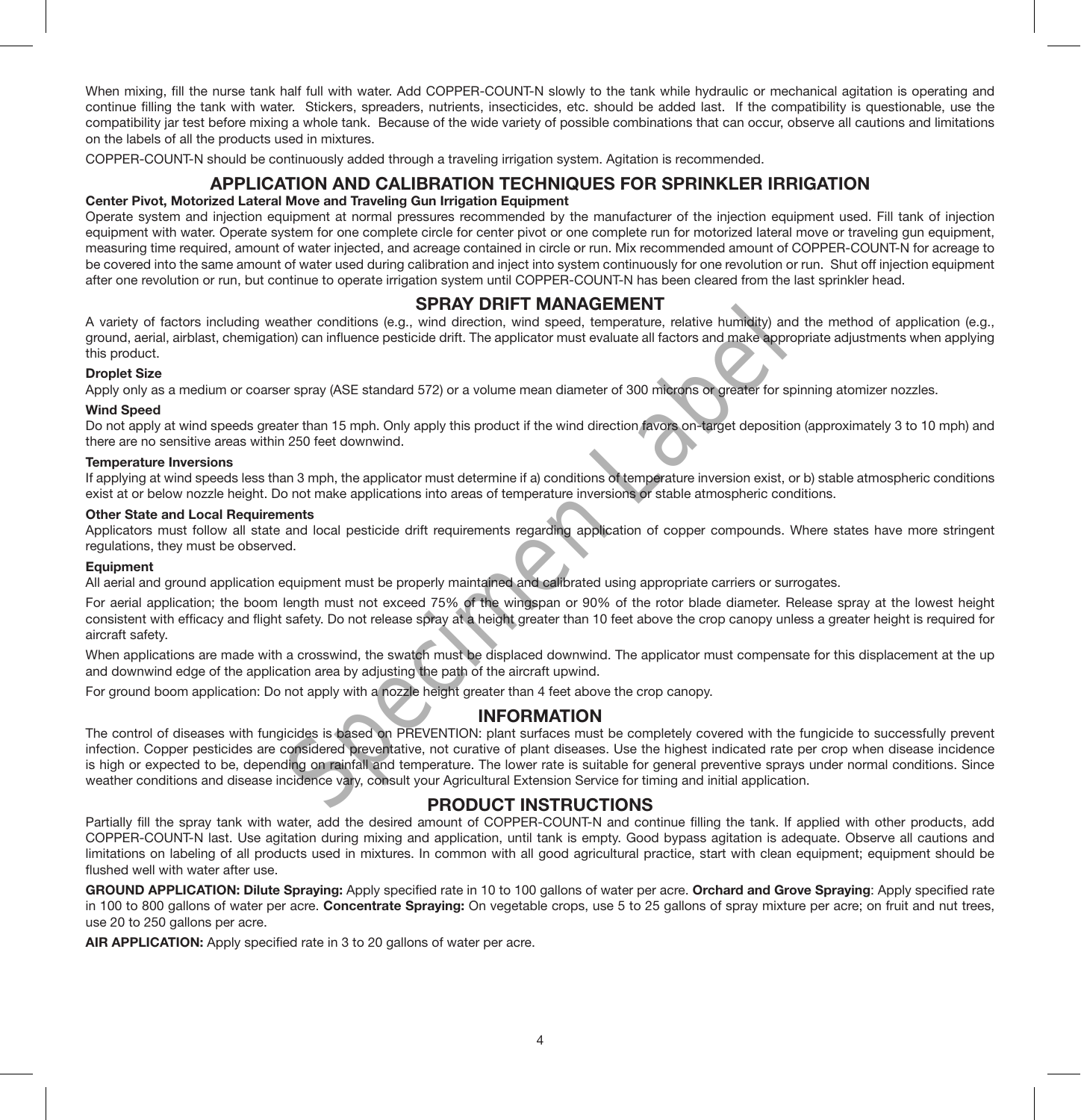## **FRUIT AND NUT CROPS**

| CROP               | <b>DISEASE</b><br><b>CONTROLLED</b>                                                  | <b>RATE</b>                                                | <b>INSTRUCTIONS</b>                                                                                                                                                                                                                                                                         |
|--------------------|--------------------------------------------------------------------------------------|------------------------------------------------------------|---------------------------------------------------------------------------------------------------------------------------------------------------------------------------------------------------------------------------------------------------------------------------------------------|
| <b>ALMONDS</b>     | Brown Rot                                                                            | $8 - 12$ ats/A<br>$(1.55 - 2.32$ lbs. metallic copper/A)   | Apply at delayed dormant bud swell stage. Dormant oil may be used. If<br>additional applications are needed, apply at no less than 7 day intervals.                                                                                                                                         |
|                    | Shot Hole                                                                            | $8 - 12$ qts/A<br>$(1.55 - 2.32$ lbs. metallic copper/A)   | Apply as a dormant spray at leaf fall to protect buds and shoots from<br>infection during rainy periods. Reapply every 3 to 4 weeks up to late<br>bud swell. Do not apply at less than 7 day intervals. Do not apply after<br>full bloom.                                                   |
|                    |                                                                                      |                                                            | NOTE: Do not apply more than 93.2 quarts of Copper-Count-N (18.0 lbs. of metallic copper) to Almonds per acre per year.                                                                                                                                                                     |
| <b>APPLES</b>      | Anthracnose                                                                          | $8 - 10$ ats/A<br>$(1.55 - 1.93$ lbs. metallic copper/A)   | Apply as a dormant spray once to foliage after harvest.                                                                                                                                                                                                                                     |
|                    | Apple Scab (Black Spot)<br><b>Bacterial Canker</b><br><b>Blossom and Shoot Blast</b> | $8 - 12$ qts/A<br>$(1.55 - 2.32$ lbs. metallic copper/A)   | Apply as a dormant spray once post-harvest before fall rains.                                                                                                                                                                                                                               |
|                    | Crown or Collar Rot                                                                  | 4 qts/A<br>(0.77 lb. metallic copper/A)                    | Apply as a dormant application. Mix in 100 gallons of water. Apply 4<br>gallons of suspension as a drench on the lower trunk area of each tree.<br>Apply once either in early spring or in late fall after harvest. Do not use<br>if soil pH is below 5.5 since copper toxicity may result. |
|                    | Fire Blight                                                                          | $1 - 2$ qts/A<br>(0.196 - 0.392 lbs. metallic<br>copper/A) | Apply at 10% bloom and repeat at no less than $5 - 7$ day intervals<br>during the bloom period. Do not use on copper-sensitive varieties.                                                                                                                                                   |
|                    |                                                                                      | $8 - 12$ ats/A                                             | Apply once as a full cover spray between silver-tip and green-tip. Do<br>$(1.55 - 2.32)$ lbs. metallic copper/A) not apply when green-tip reaches $\frac{1}{2}$ inch as injuries may occur.                                                                                                 |
|                    |                                                                                      |                                                            | NOTE: Do not apply more than 82.9 quarts of Copper-Count-N (16.0 lbs. of metallic copper) to Apples per acre per year.                                                                                                                                                                      |
| <b>APRICOTS</b>    | <b>Brown Rot Blossom</b><br><b>Blight</b><br>Shot Hole                               | $8 - 12$ qts/A<br>$(1.55 - 2.32$ lbs. metallic copper/A)   | Apply as a dormant spray at leaf fall to protect buds and shoots from<br>infection during rainy periods. Reapply up to late bud swell at no less<br>than 7 day intervals. Do not apply after full bloom.                                                                                    |
|                    |                                                                                      |                                                            | NOTE: Do not apply more than 93.2 quarts of Copper-Count-N (18.0 lbs. of metallic copper) to Apricots per acre per year.                                                                                                                                                                    |
| <b>AVOCADOS</b>    | Anthracnose                                                                          | $\bullet$ 8 $qts/A$<br>(1.55 lbs. metallic copper/A)       | Apply when the flower buds begin to swell and monthly intervals<br>until August.                                                                                                                                                                                                            |
|                    |                                                                                      |                                                            | NOTE: Do not apply more than 97.9 quarts of Copper-Count-N (18.9 lbs. of metallic copper) to Avocados per acre per year.                                                                                                                                                                    |
| <b>BANANAS</b>     | Sigatoka                                                                             | $2 - 4$ ats/A<br>$(0.39 - 0.77$ lbs. metallic copper/A)    | Apply every 3 to 4 weeks.                                                                                                                                                                                                                                                                   |
|                    | <b>Black Pitting</b>                                                                 | 5 ats/A<br>(0.97 lbs. metallic copper/A)                   | Mix in 100 gallons of water. Apply directly to the fruit stem and include<br>the basal portion of the leaf crown. Apply during the first and second<br>weeks after fruit emergence. Do not apply at less than 7 day intervals.                                                              |
|                    |                                                                                      |                                                            | NOTE: Do not apply more than 97.9 quarts of Copper-Count-N (18.9 lbs. of metallic copper) to Bananas per acre per year.                                                                                                                                                                     |
| <b>BLUEBERRIES</b> | <b>Bacterial Canker</b>                                                              | 4-10 gts/A<br>(0.77 - 1.93 lbs. metallic copper/A)         | Apply with a spreader-sticker before fall rains and again 4 weeks later.                                                                                                                                                                                                                    |
|                    | Cane Canker                                                                          | $4 - 10$ ats/A<br>$(0.77 - 1.93$ lbs. metallic copper/A)   | Apply with a spreader-sticker before fall rains and again 4 weeks<br>later. In the spring during wet weather, apply at 10-14 day intervals<br>beginning at leaf emergence.                                                                                                                  |
|                    |                                                                                      |                                                            | NOTE: Do not apply more than 43.5 quarts of Copper-Count-N (8.4 lbs. of metallic copper) to Blueberries per acre per year.                                                                                                                                                                  |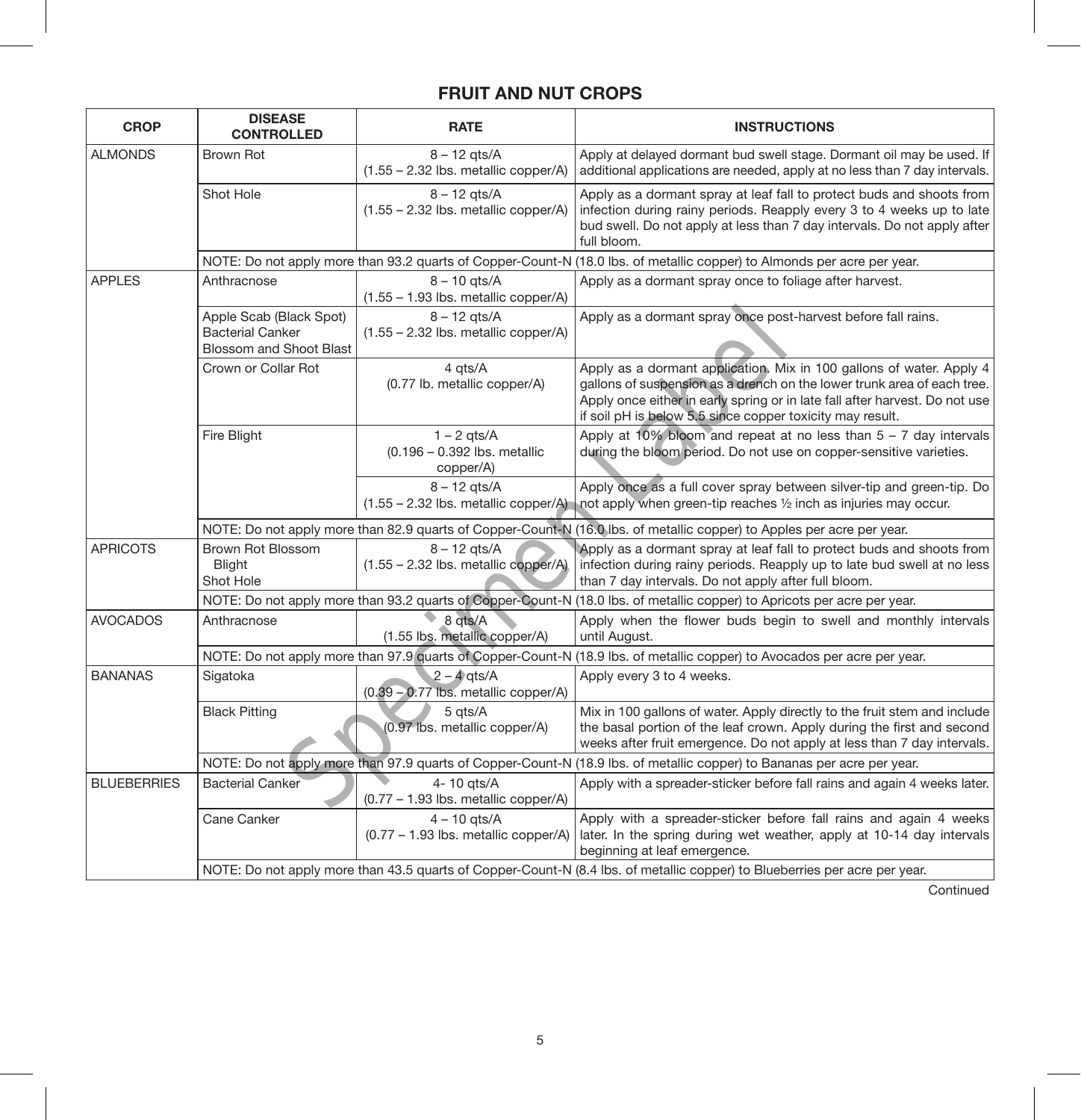## **FRUIT AND NUT CROPS** (Continued)

| CROP                                  | <b>DISEASE</b><br><b>CONTROLLED</b>                                                                 | <b>RATE</b>                                                                | <b>INSTRUCTIONS</b>                                                                                                                                                                                                                                                                                                                                                                |
|---------------------------------------|-----------------------------------------------------------------------------------------------------|----------------------------------------------------------------------------|------------------------------------------------------------------------------------------------------------------------------------------------------------------------------------------------------------------------------------------------------------------------------------------------------------------------------------------------------------------------------------|
| <b>CANEBERRIES</b>                    | Anthracnose<br>Leaf and Cane Spot<br>Purple Blotch<br><b>Yellow Rust</b>                            | $2 - 6$ qts/A<br>$(0.39 - 1.16$ lbs. metallic copper/A)                    | Apply when leaf buds open. Repeat when flower buds show white and<br>continue at 10-14 day intervals.                                                                                                                                                                                                                                                                              |
|                                       | Anthracnose<br><b>Bacterial Blight</b><br>Leaf and Cane Spot<br>Purple Blotch<br><b>Yellow Rust</b> | $8 - 10$ qts/A<br>$(1.55 - 1.93$ lbs. metallic copper/A)                   | Apply once in the fall after harvest.                                                                                                                                                                                                                                                                                                                                              |
|                                       |                                                                                                     |                                                                            | NOTE: Do not apply more than 51.8 quarts of Copper-Count-N (10.0 lbs. of metallic copper) to Caneberries per acre per year.                                                                                                                                                                                                                                                        |
| <b>CHERRIES</b>                       | Deadbud<br>Coryneum Blight                                                                          | 6 qts/100 Gals.<br>(1.16 lbs. metallic copper)                             | Apply as a dormant spray before heavy fall rains and again in late winter.                                                                                                                                                                                                                                                                                                         |
|                                       | <b>Brown Rot Blossom</b><br><b>Blight</b>                                                           | 2 - 3 ats/100 Gals.<br>$(0.39 - 0.58$ lbs. metallic copper/A)              | Apply as a full cover spray at popcorn stage and at full bloom. If an<br>additional application is needed, do not apply at less than 7 day intervals.                                                                                                                                                                                                                              |
|                                       |                                                                                                     |                                                                            | NOTE: Do not apply more than 93.2 quarts of Copper-Count-N (18.0 lbs. of metallic copper) to Cherries per acre per year.                                                                                                                                                                                                                                                           |
| <b>CITRUS</b>                         | Greasy Spot<br>Melanose<br><b>Pink Pitting</b><br>Scab                                              | 3/4 - 2 gts/100 Gals.<br>$(0.14 - 0.39$ lbs.<br>metallic copper/100 Gals.) | Apply as pre-bloom and post bloom sprays. May be used in<br>concentrate sprays at equivalent rates. For aerial applications, use 6<br>- 8 gts/10 gallons (1.16 - 1.15 lbs. metallic copper/10 Gals.). Do not<br>apply at less than 7 day intervals.                                                                                                                                |
|                                       | <b>Brown Rot</b>                                                                                    | $2 - 6$ qts/A<br>$(0.39 - 1.16$ lbs. metallic copper/A)                    | Apply in the fall before or just after heavy rains. In areas of skirt sprays,<br>apply to a height of at least 4 feet. Do not apply at less than 7 day intervals.                                                                                                                                                                                                                  |
|                                       |                                                                                                     |                                                                            | NOTE: Do not apply more than 65.2 quarts of Copper-Count-N (12.6 lbs. of metallic copper) to Citrus per acre per year.                                                                                                                                                                                                                                                             |
| COCAO                                 | <b>Black Pod Rot</b>                                                                                | $2 - 4$ qts/A<br>$(0.39 - 0.77$ lbs. metallic copper/A)                    | Apply on a 14-21 day schedule in high rainfall areas.                                                                                                                                                                                                                                                                                                                              |
|                                       |                                                                                                     |                                                                            | NOTE: Do not apply more than 81.6 quarts of Copper-Count-N (15.75 lbs. of metallic copper) to Cocoa per acre per year.                                                                                                                                                                                                                                                             |
| <b>COFFEE</b>                         | Iron Spot<br><b>Pink Disease</b>                                                                    | $2 - 8$ ats/A<br>(0.39 - 1.54 lbs. metallic copper/A)                      | Apply 3 applications at monthly intervals at the beginning of the wet<br>season.                                                                                                                                                                                                                                                                                                   |
|                                       | <b>Bacterial Blight</b><br>Berry Spot<br>Leaf Spot<br>Leaf Rust                                     | $3 - 8$ qts/A<br>$(0.58 - 1.54$ lbs. metallic copper/A)                    | Apply as locally recommended, usually at $3 - 4$ week intervals (but at<br>no less than 14 day intervals) depending upon disease severity and<br>rainfall conditions.                                                                                                                                                                                                              |
|                                       |                                                                                                     |                                                                            | NOTE: Do not apply more than 65.2 quarts of Copper-Count-N (12.6 lbs. of metallic copper) to Coffee per acre per year.                                                                                                                                                                                                                                                             |
| <b>CRANBERRIES</b>                    | Fruit Rot                                                                                           | 4 to 8 gts/A<br>(0.77 - 1.54 lbs. metallic copper/A)                       | Apply beginning in late bloom. One or two additional applications<br>made at 10-14 day intervals may be required depending on disease<br>pressure. Follow the advice of the State Agricultural Extension Service.                                                                                                                                                                  |
|                                       |                                                                                                     |                                                                            | NOTE: Do not apply more than 65.2 quarts of Copper-Count-N (12.6 lbs. of metallic copper) to Cranberries per acre per year.                                                                                                                                                                                                                                                        |
| CURRANTS,<br><b>GOOSEBERRIES</b>      | Anthracnose<br>Leaf Spot (Cane Blight)                                                              | $5 - 10$ qts/A<br>$(0.97 - 1.93$ lbs. metallic copper/A)                   | Make 3 applications starting after harvest, before bloom and after<br>petal fall. Do not make applications at less than 10 day intervals.                                                                                                                                                                                                                                          |
|                                       |                                                                                                     |                                                                            | NOTE: Do not apply more than 82.9 quarts of Copper-Count-N (16.0 lbs. of metallic copper) to Currants/Gooseberries per acre per year.                                                                                                                                                                                                                                              |
| <b>FILBERTS</b><br>(Permitted only    | <b>Bacterial Blight</b>                                                                             | $8 - 12$ qts/A<br>$(1.54 - 2.32$ lbs. metallic copper/A)                   | Apply after harvest. Under severe conditions, apply again when 34 of<br>the leaves have dropped. Do not apply at less than 14 day intervals.                                                                                                                                                                                                                                       |
| in Washington<br>State and<br>Oregon) | Eastern Filbert Blight                                                                              | $8 - 12$ qts/A<br>$(1.54 - 2.32$ lbs. metallic copper/A)                   | Make initial application after harvest in October before heavy rains<br>begin. The next application should be made in late February to early<br>March, followed by another application 1 month later. If desired, add 1<br>pint of a sticking agent or superior type oil per 100 gallons of water. Do<br>not apply at less than 14 day intervals. Use higher rate when rainfall is |
|                                       |                                                                                                     |                                                                            | heavy and disease pressure is high.<br>NOTE: Do not apply more than 124.3 quarts of Copper-Count-N (24.0 lbs. of metallic copper) to Filberts per acre per year.                                                                                                                                                                                                                   |
|                                       |                                                                                                     |                                                                            |                                                                                                                                                                                                                                                                                                                                                                                    |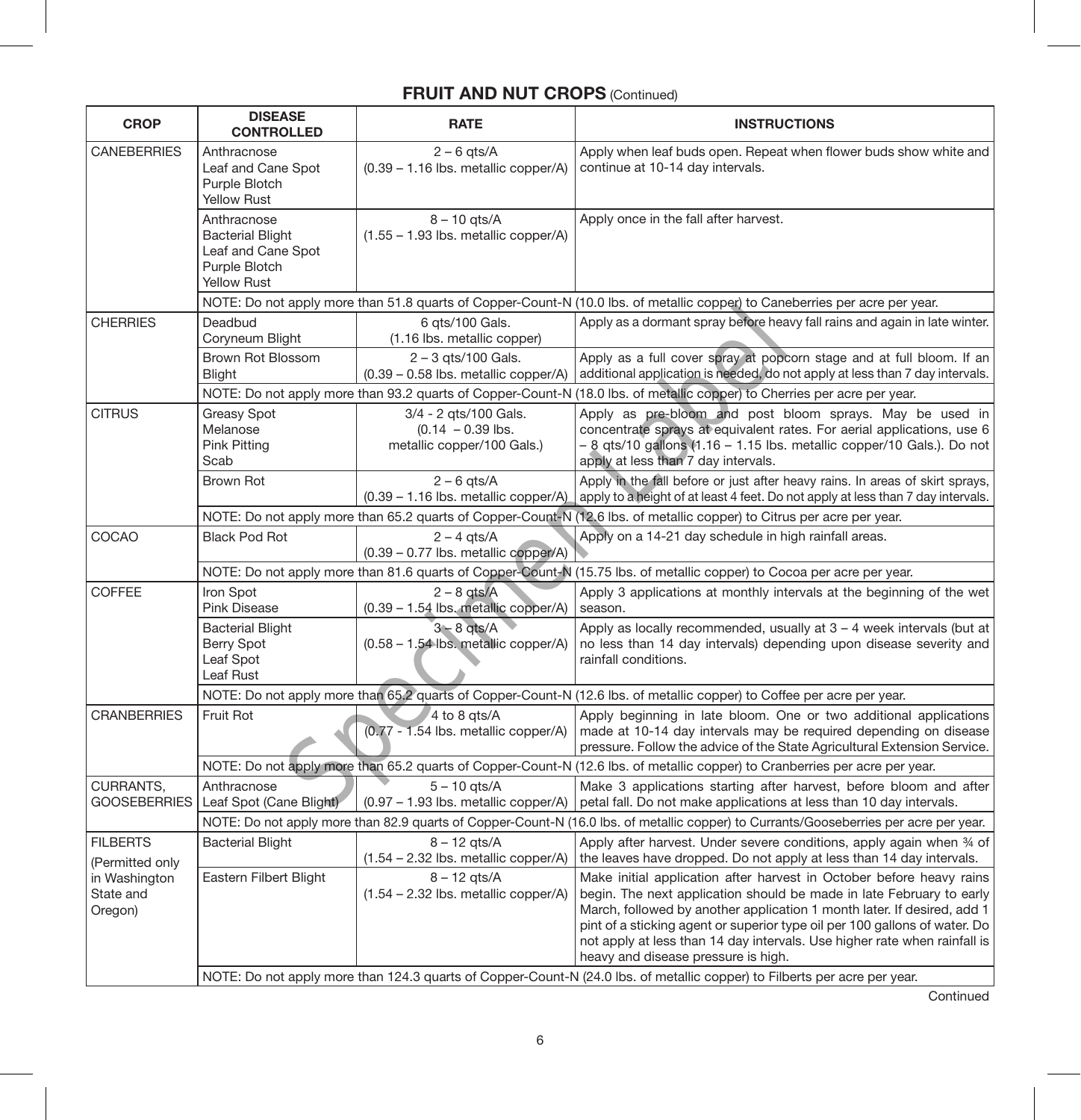## **FRUIT AND NUT CROPS** (Continued)

| <b>CROP</b>                         | <b>DISEASE</b><br><b>CONTROLLED</b>                                                                                    | <b>RATE</b>                                                                                                                                  | <b>INSTRUCTIONS</b>                                                                                                                                                                                                                                                                                                                 |
|-------------------------------------|------------------------------------------------------------------------------------------------------------------------|----------------------------------------------------------------------------------------------------------------------------------------------|-------------------------------------------------------------------------------------------------------------------------------------------------------------------------------------------------------------------------------------------------------------------------------------------------------------------------------------|
| <b>GRAPES</b>                       | Anthracnose<br><b>Black Rot</b><br>Downy Mildew<br>Powdery Mildew                                                      | 2 gts/A<br>(0.39 lbs. metallic copper/A)                                                                                                     | Apply just before bud break when the shoots are $6 - 8$ inches long, just<br>after bloom, and every 4 - 10 days throughout the season as needed.<br>Foliar injury may occur on copper sensitive varieties.                                                                                                                          |
|                                     |                                                                                                                        |                                                                                                                                              | NOTE: Do not apply more than 103.6 quarts of Copper-Count-N (20.0 lbs. of metallic copper) to Grapes per acre per year.                                                                                                                                                                                                             |
| <b>HOPS</b>                         | Downy Mildew                                                                                                           | 2 gts/A<br>(0.39 lbs. metallic copper/A)                                                                                                     | Apply as needed at no less than 10 day intervals. Begin with crown<br>treatment (after pruning but before training) and continue until 2 weeks<br>before harvest.                                                                                                                                                                   |
|                                     |                                                                                                                        |                                                                                                                                              | NOTE: Do not apply more than 13.7 quarts of Copper-Count-N (2.65 lbs. of metallic copper) to Hops per acre per year.                                                                                                                                                                                                                |
| KIWI                                | Pseudomonas syringea<br>Erwinia herbicola<br>Pseudomonas<br>fluorescens                                                | 8 ats/A<br>(1.54 lbs. metallic copper/A)                                                                                                     | Apply in 200 gallons of water per acre. Make applications on a monthly<br>basis. A maximum of 3 applications may be made.                                                                                                                                                                                                           |
|                                     |                                                                                                                        |                                                                                                                                              | NOTE: Do not apply more than 32.6 quarts of Copper-Count-N (6.3 lbs. of metallic copper) to Kiwi per acre per year.                                                                                                                                                                                                                 |
| <b>LIMES</b>                        | Greasy Spot                                                                                                            | 8 ats/A<br>(1.54 lbs. metallic copper/A)                                                                                                     | Apply in June and continue at monthly intervals through August.                                                                                                                                                                                                                                                                     |
|                                     |                                                                                                                        |                                                                                                                                              | NOTE: Do not apply more than 65.2 quarts of Copper-Count-N (12.6 lbs. of metallic copper) to Limes per acre per year.                                                                                                                                                                                                               |
| <b>MANGOS</b><br>(Not for use in    | Anthracnose                                                                                                            | 8 qts/A<br>(1.54 lbs. metallic copper/A)                                                                                                     | Apply at 7 day intervals from the time the panicles are 2 inches in<br>length until all fruits are set and monthly thereafter until August.                                                                                                                                                                                         |
| California)                         | NOTE: Do not apply more than 248.7 quarts of Copper-Count-N (48 lbs. of metallic copper) to Mangos per acre per year.  |                                                                                                                                              |                                                                                                                                                                                                                                                                                                                                     |
| <b>OLIVES</b>                       | Peacock Spot                                                                                                           | $8 - 12$ qts/A<br>$(1.54 - 2.32$ lbs. metallic copper/A)<br>nr<br>$2 - 3$ qts/100 gals.<br>$(0.39 - 0.58$ lbs.<br>metallic copper/100 gals.) | Make first application before winter rains fall. A second application<br>should be made in early spring if disease is severe. If additional<br>applications are necessary, apply at no less than 30 day intervals.                                                                                                                  |
|                                     | NOTE: Do not apply more than 93.2 quarts of Copper-Count-N (18.0 lbs. of metallic copper) to Olives per acre per year. |                                                                                                                                              |                                                                                                                                                                                                                                                                                                                                     |
| <b>PEACHES</b><br><b>NECTARINES</b> | <b>Bacterial Spot</b>                                                                                                  | $8 - 12$ qts/A<br>$(1.54 - 2.32$ lbs. metallic copper/A)                                                                                     | Apply as a dormant spray at no less than 7 day intervals.                                                                                                                                                                                                                                                                           |
|                                     |                                                                                                                        | 1 at/A<br>(0.19 lbs. metallic copper/A)                                                                                                      | Post bloom Application: Apply at 1/2 pint per 100 gallons at first and<br>second cover sprays. Do not apply at less than 5 day intervals. DO<br>NOT spray later than 3 weeks prior to harvest. DO NOT use at rate<br>above that recommended. NOTE: Slight defoliation and spotting of<br>leaves may occur from use in cover sprays. |
|                                     | <b>Blossom Brown Rot</b><br>Leaf Curl<br>Shot Hole                                                                     | $8 - 12$ qts/A<br>$(1.54 - 2.32$ lbs. metallic copper/A)                                                                                     | Apply as a dormant and delayed dormant spray. Can use with dormant<br>spray oil. Do not apply at less than 7 day intervals. Do not apply at or<br>after full bloom.                                                                                                                                                                 |
|                                     |                                                                                                                        |                                                                                                                                              | NOTE: Do not apply more than 93.2 quarts of Copper-Count-N (18.0 lbs. of metallic copper) to Peaches/Nectarines per acre per year.                                                                                                                                                                                                  |
| <b>PEARS</b><br>QUINCE              | Fire Blight                                                                                                            | $1 - 2$ qts/A<br>$(0.19 - 0.39$ lbs. metallic copper/A)                                                                                      | Apply at 10% bloom and repeat at $5 - 7$ day intervals throughout the<br>bloom period. Do not use on copper sensitive varieties.                                                                                                                                                                                                    |
|                                     | <b>Blossom Blast</b>                                                                                                   | $8 - 12$ ats/A<br>$(1.54 - 2.32$ lbs. metallic copper/A)                                                                                     | Only one application per year is permitted in fall, late dormant season.                                                                                                                                                                                                                                                            |
|                                     |                                                                                                                        |                                                                                                                                              | NOTE: Do not apply more than 82.9 quarts of Copper-Count-N (16.0 lbs. of metallic copper) to Pears/Quince per acre per year.                                                                                                                                                                                                        |
| <b>PECANS</b>                       | Shuck and Kernel Rot<br>Zonate Leaf Spot                                                                               | $4 - 10$ qts/A<br>$(0.77 - 1.93$ lbs. metallic copper/A)                                                                                     | For suppression, apply in sufficient water to ensure complete spray<br>coverage at 2 - 4 week intervals (no less than 14 day intervals) starting<br>at kernel growth and continuing until shucks open. Use the higher rate<br>and shorter interval if frequent rainfall occurs.                                                     |
|                                     |                                                                                                                        |                                                                                                                                              | NOTE: Do not apply more than 43.5 quarts of Copper-Count-N (8.4 lbs. of metallic copper) to Pecans per acre per year.                                                                                                                                                                                                               |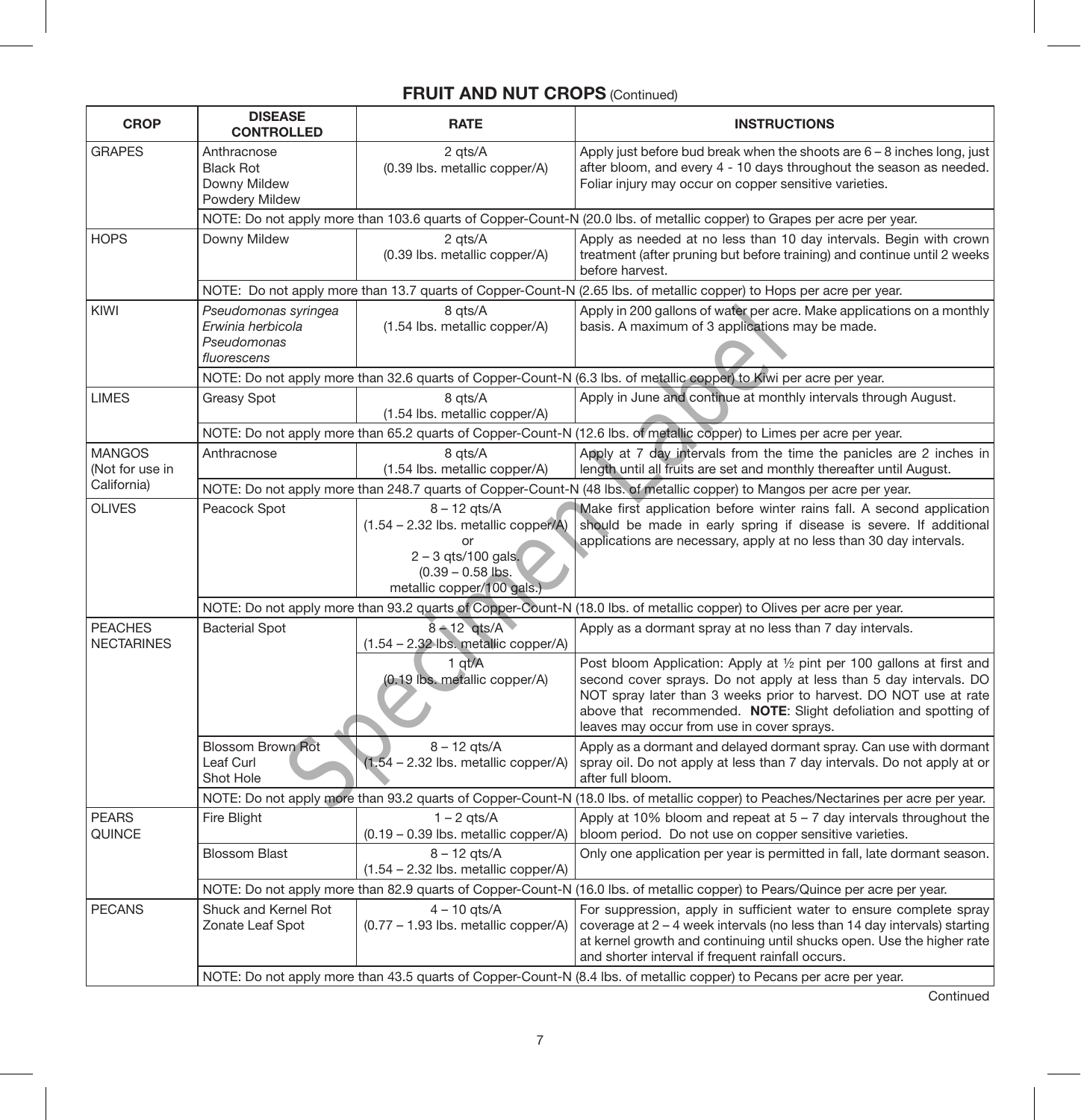## **FRUIT AND NUT CROPS (Continued)**

| <b>CROP</b>                   | <b>DISEASE</b><br><b>CONTROLLED</b>                                                                                          | <b>RATE</b>                                                                                                               | <b>INSTRUCTIONS</b>                                                                                                                                                                           |  |
|-------------------------------|------------------------------------------------------------------------------------------------------------------------------|---------------------------------------------------------------------------------------------------------------------------|-----------------------------------------------------------------------------------------------------------------------------------------------------------------------------------------------|--|
| <b>PISTACHIOS</b>             | Alternaria Late Blight                                                                                                       | $8 - 10$ qts/A<br>$(1.54 - 1.93$ lbs. metallic copper/A)                                                                  | Apply at 50% and full bloom followed by up to 3 applications at 30<br>dav intervals.                                                                                                          |  |
|                               | <b>Botrytis Blight</b><br>Botryosphaeria Panicle<br>Shoot Blight<br>Septoria Leaf Blight                                     | $8 - 10$ qts/A<br>$(1.54 - 1.93$ lbs. metallic copper/A)                                                                  | Make initial application at bud swell and repeat on a 14-28 day<br>schedule as dictated by disease conditions. If disease conditions are<br>severe, use the higher rate and shorter interval. |  |
|                               |                                                                                                                              | NOTE: Do not apply more than 43.5 quarts of Copper-Count-N (8.4 lbs. of metallic copper) to Pistachios per acre per year. |                                                                                                                                                                                               |  |
| <b>PLUMS</b><br><b>PRUNES</b> | <b>Bacterial Blast</b><br><b>Bacterial Canker</b><br>Brown Rot Blossom                                                       | $8 - 12$ gts/A<br>$(1.54 - 2.32$ lbs. metallic copper/A)                                                                  | Apply as a dormant spray and at early green bud to full popcorn<br>stages. Do not apply at less than 7 day intervals.                                                                         |  |
|                               | Blight<br>Coryneum Blight (Shot Hole)                                                                                        |                                                                                                                           |                                                                                                                                                                                               |  |
|                               | NOTE: Do not apply more than 93.2 quarts of Copper-Count-N (18.0 lbs. of metallic copper) to Plums/Prunes per acre per year. |                                                                                                                           |                                                                                                                                                                                               |  |
| <b>WALNUTS</b>                | Walnut Blight                                                                                                                | $8 - 12$ qts/A<br>$(1.54 - 2.32$ lbs. metallic copper/A)                                                                  | Make first application at early pre-bloom. Make second application<br>at late pre-bloom. Make additional applications at no less than 7 day  <br>intervals if disease conditions persist.     |  |
|                               | NOTE: Do not apply more than 165.8 quarts of Copper-Count-N (32 lbs. of metallic copper) to Walnuts per acre per year.       |                                                                                                                           |                                                                                                                                                                                               |  |

Specimen.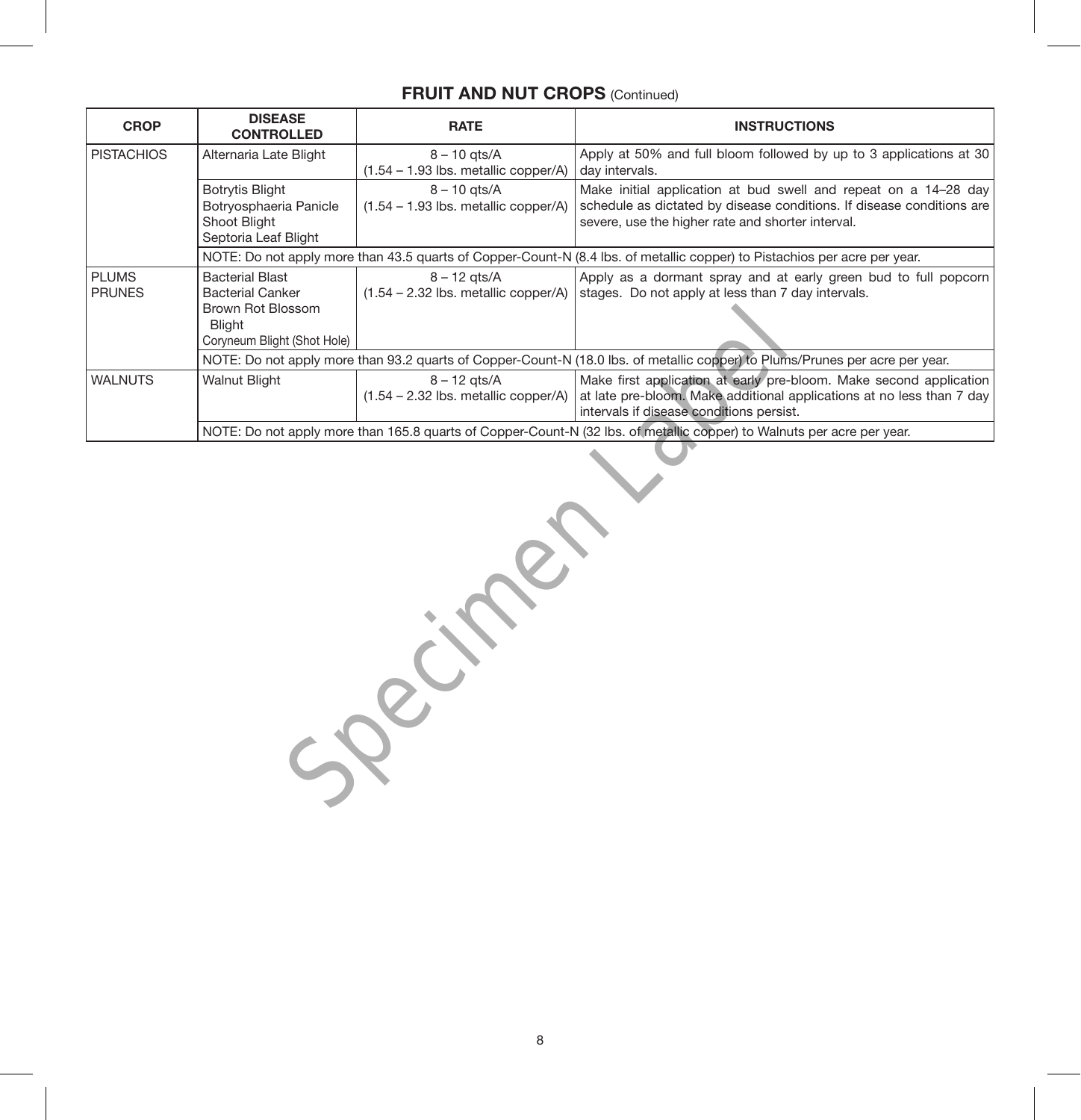## **FIELD AND VEGETABLE CROPS**

| <b>CROP</b>                                                                                                    | <b>DISEASE</b><br><b>CONTROLLED</b>                                                                                                                            | <b>RATE</b>                                                                  | <b>INSTRUCTIONS</b>                                                                                                                                                                             |
|----------------------------------------------------------------------------------------------------------------|----------------------------------------------------------------------------------------------------------------------------------------------------------------|------------------------------------------------------------------------------|-------------------------------------------------------------------------------------------------------------------------------------------------------------------------------------------------|
| <b>ALFALFA</b>                                                                                                 | Leaf Spot                                                                                                                                                      | $1 - 2$ ats/A<br>$(0.19 - 0.39$ lbs. metallic copper/A)                      | Apply by ground or air 10-14 days prior to harvest. If additional applications<br>are necessary, do not apply at less than 30 day intervals. Slight injury may<br>occur to sensitive varieties. |
|                                                                                                                |                                                                                                                                                                |                                                                              | NOTE: Do not apply more than 5.8 quarts of Copper-Count-N (1.12 lbs. of metallic copper) to Alfalfa per acre per year.                                                                          |
| BEANS, PEAS,<br><b>LENTILS</b><br>(Succulent and                                                               | <b>Bacterial Blight</b><br>(Halo and Common)                                                                                                                   | $1 - 3$ qts/A<br>$(0.19 - 0.58$ lbs. metallic copper/A)                      | Apply when plants are 3 - 5 inches high and before diseases appear.<br>Repeat at 7-10 day intervals. Apply at 7 day intervals when disease<br>pressure is severe.                               |
| Dry)                                                                                                           |                                                                                                                                                                |                                                                              | NOTE: Do not apply more than 24.5 quarts of Copper-Count-N (4.74 lbs. of metallic copper) to Beans/Peas/Lentils per acre per year.                                                              |
| <b>BEETS</b><br><b>SUGARBEETS</b>                                                                              | Cercospora Leaf<br>Spot                                                                                                                                        | $1\frac{1}{2}$ - 3 ats/A                                                     | Apply when disease appears making 3 to 6 sprays at 10-14 day intervals.<br>$(0.29 - 0.58$ lbs. metallic copper/A) Apply at 10 day intervals when disease pressure is severe.                    |
|                                                                                                                |                                                                                                                                                                |                                                                              | NOTE: Do not apply more than 40.7 quarts of Copper-Count-N (7.86 lbs. of metallic copper) to Beets/Sugarbeets per acre per year.                                                                |
| <b>CARROTS</b>                                                                                                 | Early Blight<br>Late Blight                                                                                                                                    | $2 - 3$ qts/A<br>$(0.39 - 0.58$ lbs. metallic copper/A) intervals.           | Apply when plants are 6" high. Make 3 to 5 applications at 7 - 10 day                                                                                                                           |
|                                                                                                                |                                                                                                                                                                |                                                                              | NOTE: Do not apply more than 25.9 quarts of Copper-Count-N (5.0 lbs. of metallic copper) to Carrots per acre per year.                                                                          |
| <b>CELERY</b>                                                                                                  | <b>Bacterial Blight</b><br>Early Blight<br>Late Blight                                                                                                         | $2 - 3$ ats/A<br>$(0.39 - 0.58$ lbs. metallic copper/A)                      | Apply as soon as plants are established in the field and repeat at no less<br>than 7 day intervals.                                                                                             |
|                                                                                                                |                                                                                                                                                                |                                                                              | NOTE: Do not apply more than 27.4 quarts of Copper-Count-N (5.3 lbs. of metallic copper) to Celery per acre per year.                                                                           |
| <b>CORN</b><br>(Field, Pop,<br>Sweet)                                                                          | <b>Bacterial Rot</b><br><b>Bacterial Stripe</b><br><b>Bacterial Wilt</b><br>Leaf Blight<br>Stalk Rot                                                           | 2 gts/A<br>(0.39 lbs. metallic copper/A)                                     | Apply when disease appears and repeat at no less than 7 day intervals.                                                                                                                          |
|                                                                                                                |                                                                                                                                                                |                                                                              | NOTE: Do not apply more than 21.7 quarts of Copper-Count-N (4.2 lbs. of metallic copper) to Corn per acre per year.                                                                             |
| <b>CRUCIFERS</b><br>[Broccoli,                                                                                 | <b>Blackleaf Spot</b><br><b>Black Rot</b>                                                                                                                      | $1 - 2$ qts/A<br>$(0.19 - 0.39$ lbs. metallic copper/A)                      | Apply by ground or air when disease appears and repeat at 7-10<br>day intervals.                                                                                                                |
| <b>Brussels</b><br>Sprouts,<br>Cabbage,                                                                        | Downy Mildew                                                                                                                                                   | $\frac{1}{2}$ - $\blacksquare$ at/A<br>$(0.1 - 0.19$ lbs. metallic copper/A) | Apply by ground or air when disease appears and repeat at 7-10<br>day intervals.                                                                                                                |
| Cauliflower,<br>Greens (Collard,<br>Mustard and<br>Turnip)]                                                    |                                                                                                                                                                |                                                                              | NOTE: Do not apply more than 13.7 quarts of Copper-Count-N (2.65 lbs. of metallic copper) to Crucifers per acre per year.                                                                       |
| <b>CUCURBITS</b><br>(Cantaloupe,<br>Cucumber,<br>Honeydew,<br>Muskmelon,<br>Pumpkin,<br>Squash,<br>Watermelon) | Alternaria Leaf Spot<br>Angular Leaf Spot<br>Anthracnose<br>Downy Mildew<br>Gummy Stem Blight<br>Powdery Mildew<br>Watermelon<br><b>Bacterial Fruit Blotch</b> | $1\frac{1}{2}$ - 2 ats/A<br>$(0.29 - 0.39$ lbs. metallic copper/A)           | Apply by ground or air when disease appears and repeat at 7-10<br>day intervals.                                                                                                                |
|                                                                                                                |                                                                                                                                                                |                                                                              | NOTE: Do not apply more than 27.2 quarts of Copper-Count-N (5.25 lbs. of metallic copper) to Cucurbits per acre per year.                                                                       |
| <b>EGGPLANT</b>                                                                                                | Alternaria Blight<br>Anthracnose<br>Phomopsis                                                                                                                  | 2 gts/A<br>(0.39 lbs. metallic copper/A)                                     | Apply before disease appears and repeat at 7-10 day intervals.                                                                                                                                  |
|                                                                                                                |                                                                                                                                                                |                                                                              | NOTE: Do not apply more than 40.9 quarts of Copper-Count-N (7.9 lbs. of metallic copper) to Eggplant per acre per year.                                                                         |
| <b>ONIONS</b>                                                                                                  | Downy Mildew<br>Purple Blotch                                                                                                                                  | 2 ats/A<br>(0.39 lb. metallic copper/A)                                      | Apply when plants are 4 - 6 inches high and repeat at 7-10 day intervals.                                                                                                                       |
|                                                                                                                | NOTE: Do not apply more than 31.0 quarts of Copper-Count-N (6.0 lbs. of metallic copper) to Onions per acre per year.                                          |                                                                              |                                                                                                                                                                                                 |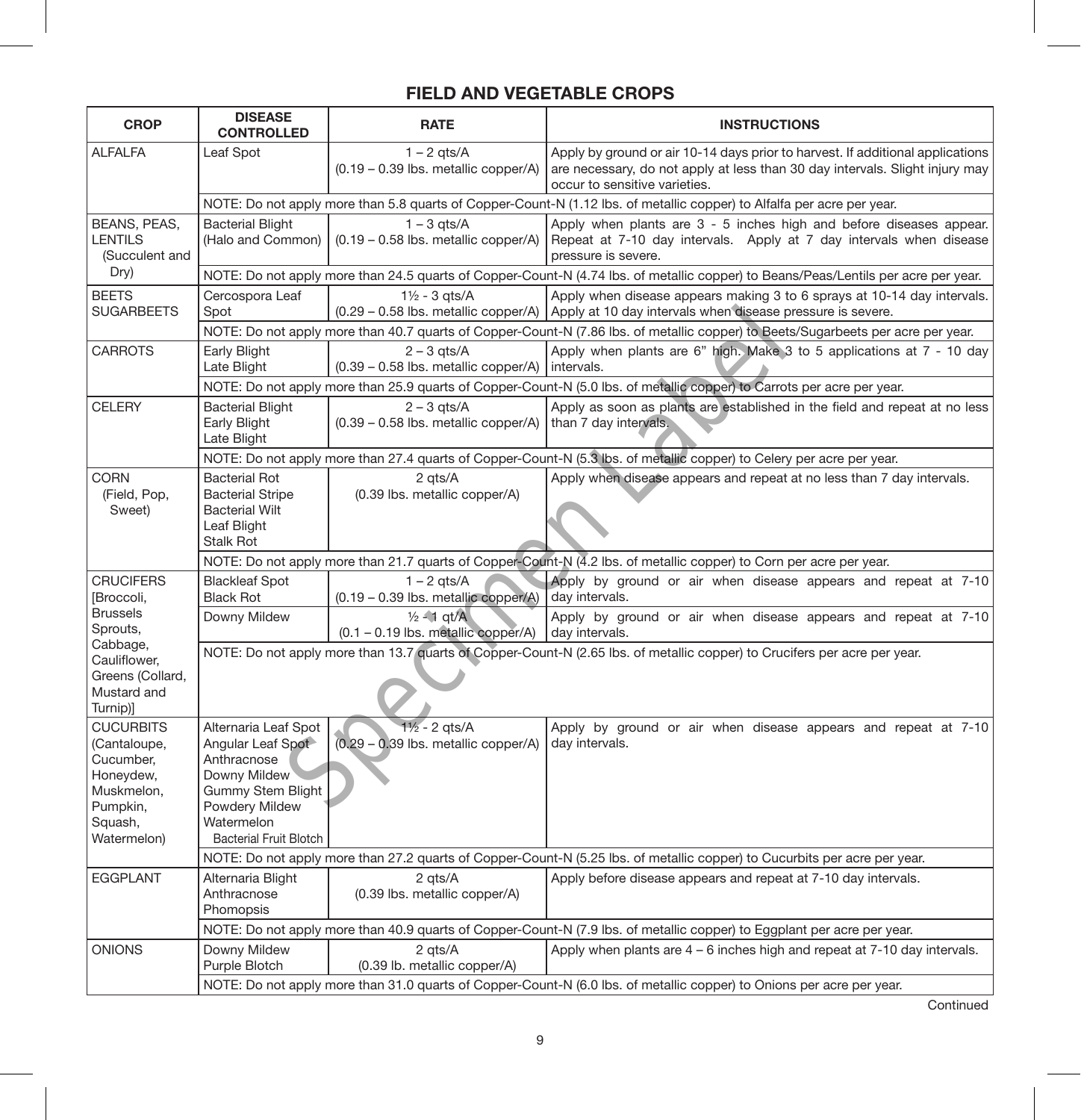## **FIELD AND VEGETABLE CROPS (Continued)**

| <b>CROP</b>                     | <b>DISEASE</b><br><b>CONTROLLED</b>                                                                                                   | <b>RATE</b>                                                                                                                  | <b>INSTRUCTIONS</b>                                                                                                                                                                                                                                                                                                                                                                                                  |
|---------------------------------|---------------------------------------------------------------------------------------------------------------------------------------|------------------------------------------------------------------------------------------------------------------------------|----------------------------------------------------------------------------------------------------------------------------------------------------------------------------------------------------------------------------------------------------------------------------------------------------------------------------------------------------------------------------------------------------------------------|
| <b>PEANUTS</b>                  | Cercospora Leaf<br>Spot                                                                                                               | $1\frac{1}{2} - 3$ ats/A<br>$(0.29 - 0.59$ lbs. metallic copper/A)                                                           | Apply on first appearance of disease and repeat at 10-14 day intervals.                                                                                                                                                                                                                                                                                                                                              |
|                                 | Pod Rot Complex<br>(Pythium<br>myriotylum,<br>Rhizoctonia solani.<br>and Scierotium<br>rolfsii)                                       | 4 ats/A<br>(0.77 lbs. metallic copper/A)                                                                                     | Apply at pegging in a 12 – 15 inch band over the row. If repeat application<br>is necessary, do not apply at less than 7 day intervals.                                                                                                                                                                                                                                                                              |
|                                 |                                                                                                                                       |                                                                                                                              | NOTE: Do not apply more than 24.6 quarts of Copper-Count-N (4.74 lbs. of metallic copper) to Peanuts per acre per year.                                                                                                                                                                                                                                                                                              |
| <b>PEPPERS</b>                  | <b>Bacterial Spot</b><br>Cercospora Leaf<br>Spot                                                                                      | $1\frac{1}{2} - 3$ qts/A<br>$(0.29 - 0.59$ lbs. metallic copper/A)                                                           | Make first application upon emergence of seedlings or immediately after<br>transplanting and repeat at 7-10 day intervals. When disease is severe,<br>apply at 4-5 day intervals. NOTE: Disease control is critical during fruiting.                                                                                                                                                                                 |
|                                 |                                                                                                                                       |                                                                                                                              | NOTE: Do not apply more than 61.3 quarts of Copper-Count-N (11.85 lbs. of metallic copper) to Peppers per acre per year.                                                                                                                                                                                                                                                                                             |
| <b>POTATOES</b>                 | Early Blight<br>Late Blight                                                                                                           | $1\frac{1}{2}$ - 3 ats/A<br>$(0.29 - 0.59$ lbs. metallic copper/A)                                                           | Apply on first appearance of disease and repeat at 7-10 day intervals.                                                                                                                                                                                                                                                                                                                                               |
|                                 |                                                                                                                                       |                                                                                                                              | NOTE: Do not apply more than 129.5 quarts of Copper-Count-N (25.0 lbs. of metallic copper) to Potatoes per acre per year.                                                                                                                                                                                                                                                                                            |
| <b>SPINACH</b>                  | Anthracnose<br>Cercospora Leaf<br>Spot<br>Downy Mildew                                                                                | $1\frac{1}{2}$ qts/A<br>(0.29 lbs. metallic copper/A)                                                                        | Apply on first appearance of disease and repeat at 7 - 10 day intervals.                                                                                                                                                                                                                                                                                                                                             |
|                                 | NOTE: Do not apply more than 20.4 quarts of Copper-Count-N (3.95 lbs. of metallic copper) to Spinach per acre per year.               |                                                                                                                              |                                                                                                                                                                                                                                                                                                                                                                                                                      |
| <b>STRAWBERRIES</b>             | Leaf Spot<br>Scorch                                                                                                                   | $1\frac{1}{2}$ - 2 qts/A<br>$(0.29 - 0.39$ lbs. metallic copper/A)                                                           | Apply at 7 - 10 day intervals from the time new growth starts until harvest.                                                                                                                                                                                                                                                                                                                                         |
|                                 |                                                                                                                                       | NOTE: Do not apply more than 42.4 quarts of Copper-Count-N (8.19 lbs. of metallic copper) to Strawberries per acre per year. |                                                                                                                                                                                                                                                                                                                                                                                                                      |
| <b>TOBACCO</b>                  | Angular Leaf Spot                                                                                                                     | $4 - 5$ qts/A<br>$(0.77 - 0.97$ lbs. metallic copper/A)                                                                      | Apply at 10 day intervals when disease appears. Destroy all infected<br>plants.                                                                                                                                                                                                                                                                                                                                      |
|                                 | <b>Blue Mold</b>                                                                                                                      | 2 gts/A<br>(0.39 lbs. metallic copper/A)                                                                                     | Apply at 10 day intervals when disease appears.                                                                                                                                                                                                                                                                                                                                                                      |
|                                 | <b>Brown Spot</b>                                                                                                                     | $4 - 5$ ats/A<br>0.77 - 0.97 lbs. metallic copper/A)                                                                         | Apply at 10 day intervals when disease appears.                                                                                                                                                                                                                                                                                                                                                                      |
|                                 | Damping Off<br><b>Disease</b>                                                                                                         | $5 - 6$ ats/A<br>$(0.97 - 1.16$ lbs metallic copper/A)                                                                       | Avoid overwatering. Apply once to the seed bed after planting.                                                                                                                                                                                                                                                                                                                                                       |
|                                 | Frog Eye Disease                                                                                                                      | $4 - 5$ ats/A<br>$(0.77 - 0.97$ lbs. metallic copper/A)                                                                      | Apply just before transplanting and when topped.                                                                                                                                                                                                                                                                                                                                                                     |
|                                 | <b>Wild Fire</b>                                                                                                                      | 2 gts/A<br>(0.39 lbs. metallic copper/A)                                                                                     | Apply at 10 day intervals from seeding to transplanting.                                                                                                                                                                                                                                                                                                                                                             |
|                                 |                                                                                                                                       |                                                                                                                              | NOTE: Do not apply more than 41.4 quarts of Copper-Count-N (8.0 lbs. of metallic copper) to Tobacco per acre per year.                                                                                                                                                                                                                                                                                               |
| <b>TOMATOES</b><br>(Processing) | <b>Bacterial Speck</b><br><b>Bacterial Spot</b><br>Early Blight<br>Late Blight                                                        | 11/2 - 21/2 qts/A<br>$(0.29 - 0.48$ lbs. metallic copper/A)                                                                  | Make first application upon emergence of seedlings or immediately after<br>transplanting and repeat at 7-10 day intervals. Do not apply at less than 3<br>day intervals. Complete coverage is essential for disease control. NOTE:<br>While the labeled rate is particularly effective against Bacterial Spot, a<br>tank mix with Maneb or Mancozeb used at the labeled rates controls a<br>broad range of diseases. |
|                                 | NOTE: Do not apply more than 90.1 quarts of Copper-Count-N (17.4 lbs. of metallic copper) to Tomatoes (Processing) per acre per year. |                                                                                                                              |                                                                                                                                                                                                                                                                                                                                                                                                                      |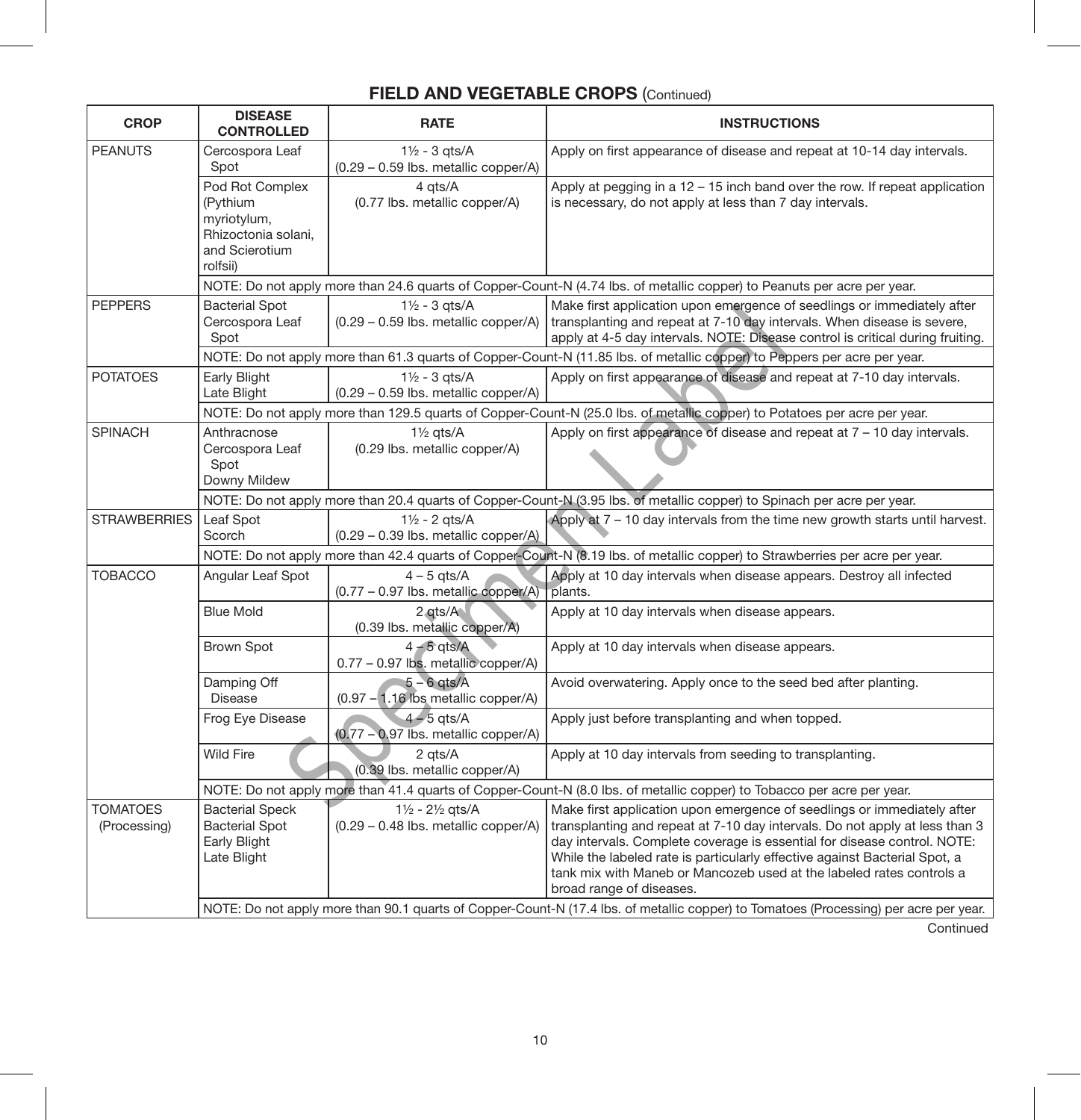## **FIELD AND VEGETABLE CROPS (Continued)**

| <b>CROP</b>                                  | <b>DISEASE</b><br><b>CONTROLLED</b>                                                                                              | <b>RATE</b>                                                        | <b>INSTRUCTIONS</b>                                                                                                                                                                                                                                                                                                                                                                                                  |
|----------------------------------------------|----------------------------------------------------------------------------------------------------------------------------------|--------------------------------------------------------------------|----------------------------------------------------------------------------------------------------------------------------------------------------------------------------------------------------------------------------------------------------------------------------------------------------------------------------------------------------------------------------------------------------------------------|
| <b>TOMATOES</b><br>(Fresh Market)            | <b>Bacterial Speck</b><br><b>Bacterial Spot</b><br>Early Blight<br>Late Blight                                                   | $1\frac{1}{2} - 3$ qts/A<br>$(0.29 - 0.58$ lbs. metallic copper/A) | Make first application upon emergence of seedlings or immediately after<br>transplanting and repeat at 7-10 day intervals. Do not apply at less than 3<br>day intervals. Complete coverage is essential for disease control. NOTE:<br>While the labeled rate is particularly effective against Bacterial Spot, a<br>tank mix with Maneb or Mancozeb used at the labeled rates controls a<br>broad range of diseases. |
|                                              | year.                                                                                                                            |                                                                    | NOTE: Do not apply more than 41.4 quarts of Copper-Count-N (8 lbs. of metallic copper) to Tomatoes (Fresh Market) per acre per                                                                                                                                                                                                                                                                                       |
| <b>WHEAT</b><br><b>OATS</b><br><b>BARLEY</b> | Helminthosporium<br>Spot Blotch<br>Septoria Leaf Blotch                                                                          | $1\frac{1}{2}$ - 2 gts/A<br>$(0.29 - 0.48$ lbs. metallic copper/A) | Make first application at early heading and follow with a second spray 10<br>days later. Use the higher rate when conditions favor disease.                                                                                                                                                                                                                                                                          |
|                                              | Head Scab<br><b>Bacterial Wilt</b>                                                                                               | 2 gts/A<br>(0.48 lbs. metallic copper/A)                           | Apply when disease appears and repeat as necessary at 10 day intervals.                                                                                                                                                                                                                                                                                                                                              |
|                                              | NOTE: Do not apply more than 5.4 quarts of Copper-Count-N (1.06 lbs. of metallic copper) to Wheat/Oats/Barley per acre per year. |                                                                    |                                                                                                                                                                                                                                                                                                                                                                                                                      |

## **MISCELLANEOUS**

| UAIO<br><b>BARLEY</b> | <b>ODUL DIULUI</b><br>Septoria Leaf Blotch              |                                                       | (0.29 – 0.46 IDS. HIGRAING CODDEN/A)   GAYS RIGH. OSG THE HIGHEL RIG WHEN CONDITIONS RIVOL GISGASG.                                                                                                                                                                                                                                                                                                                                                                                                                                                                                                                                                                                                                                                                                           |
|-----------------------|---------------------------------------------------------|-------------------------------------------------------|-----------------------------------------------------------------------------------------------------------------------------------------------------------------------------------------------------------------------------------------------------------------------------------------------------------------------------------------------------------------------------------------------------------------------------------------------------------------------------------------------------------------------------------------------------------------------------------------------------------------------------------------------------------------------------------------------------------------------------------------------------------------------------------------------|
|                       | Head Scab<br><b>Bacterial Wilt</b>                      | 2 qts/A<br>(0.48 lbs. metallic copper/A)              | Apply when disease appears and repeat as necessary at 10 day intervals.                                                                                                                                                                                                                                                                                                                                                                                                                                                                                                                                                                                                                                                                                                                       |
|                       |                                                         |                                                       | NOTE: Do not apply more than 5.4 quarts of Copper-Count-N (1.06 lbs. of metallic copper) to Wheat/Oats/Barley per acre per year.                                                                                                                                                                                                                                                                                                                                                                                                                                                                                                                                                                                                                                                              |
|                       |                                                         | <b>MISCELLANEOUS</b>                                  |                                                                                                                                                                                                                                                                                                                                                                                                                                                                                                                                                                                                                                                                                                                                                                                               |
| <b>CROP</b>           | <b>DISEASE</b><br><b>CONTROLLED</b>                     | <b>RATE</b>                                           | <b>INSTRUCTIONS</b>                                                                                                                                                                                                                                                                                                                                                                                                                                                                                                                                                                                                                                                                                                                                                                           |
| <b>ATEMOYA</b>        | Anthracnose                                             | 3 qts/A<br>(0.58 lbs. metallic copper/A)              | Make initial application just before flowering and repeat on a weekly<br>schedule until just before harvest. Apply in sufficient water for thorough<br>coverage.                                                                                                                                                                                                                                                                                                                                                                                                                                                                                                                                                                                                                              |
|                       |                                                         |                                                       | NOTE: Do not apply more than 65.2 quarts of Copper-Count-N (12.6 lbs. of metallic copper) to Atemoya per acre per year.                                                                                                                                                                                                                                                                                                                                                                                                                                                                                                                                                                                                                                                                       |
| CARAMBOLA             | Anthracnose                                             | 3 ats/A<br>(0.58 lbs. metallic copper/A)              | Make initial application just before flowering and repeat on a weekly<br>schedule until just before harvest. Apply in sufficient water for thorough<br>coverage.                                                                                                                                                                                                                                                                                                                                                                                                                                                                                                                                                                                                                              |
|                       |                                                         |                                                       | NOTE: Do not apply more than 54.4 quarts of Copper-Count-N (10.5 lbs. metallic copper) to Carambola per acre per year.                                                                                                                                                                                                                                                                                                                                                                                                                                                                                                                                                                                                                                                                        |
| <b>CHIVES</b>         | Downy Mildew                                            | $2$ ats/ $A$<br>(0.48 lbs. metallic copper/A)         | Begin applications when plants are first established in the field. Repeat<br>applications at $7 - 10$ day intervals as dictated by disease conditions. If<br>disease pressure is high, use the shorter spray interval.                                                                                                                                                                                                                                                                                                                                                                                                                                                                                                                                                                        |
|                       |                                                         |                                                       | NOTE: Do not apply more than 13.7 quarts of Copper-Count-N (2.65 lbs. of metallic copper) to Chives per acre per year.                                                                                                                                                                                                                                                                                                                                                                                                                                                                                                                                                                                                                                                                        |
| <b>DILL</b>           | Phoma Leaf Spot<br>Rhizoctonia Foliage<br><b>Blight</b> | 3 ats/A<br>(0.58 lbs. metallic copper/A)              | Begin applications when plants are first established in the field and repeat at 7 -<br>10 day intervals depending upon disease severity and environmental conditions.<br>If disease pressure is high, use the shorter spray interval.                                                                                                                                                                                                                                                                                                                                                                                                                                                                                                                                                         |
|                       |                                                         |                                                       | NOTE: Do not apply more than 20.4 quarts of Copper-Count-N (3.95 lbs. of metallic copper) to Dill per acre per year.                                                                                                                                                                                                                                                                                                                                                                                                                                                                                                                                                                                                                                                                          |
| <b>DOUGLAS FIR</b>    | Rhabdocline<br>Needlecast                               | 2 ats/A<br>(0.48 lbs. metallic copper/A)              | Begin applications at bud break and repeat at 3 - 4 week intervals. Apply in<br>a tank mix with another registered pesticide if moderate to severe disease<br>pressure is present.                                                                                                                                                                                                                                                                                                                                                                                                                                                                                                                                                                                                            |
|                       |                                                         |                                                       | NOTE: Do not apply more than 103.6 quarts of Copper-Count-N (20.0 lbs. of metallic copper) to Douglas Fir per acre per year.                                                                                                                                                                                                                                                                                                                                                                                                                                                                                                                                                                                                                                                                  |
| <b>GINSENG</b>        | Alternaria Leaf and<br>Stem Blight                      | $3\frac{1}{2}$ ats/A<br>(0.68 lbs. metallic copper/A) | Use as a tank mix with 2 pounds Rovral 50W in 100 gallons of water. Begin<br>COPPER-COUNT-N/Rovral applications as soon as plants have emerged in<br>spring. Applications should be repeated every 7 days until plants become<br>dormant in fall. If scheduled application is to be before a rain shower, apply<br>fungicides at least 8 hours before the rain, giving the fungicides time to dry<br>on the plants. Use of a spreader-sticker is advised. NOTE: Alternaria leaf<br>and stem blight is most severe in humid conditions such as those found in<br>the dense canopies of 2-, 3-, and 4-year old ginseng. It is very important<br>that the stems be thoroughly covered with fungicide; therefore, use a spray<br>apparatus which distributes the fungicide throughout the canopy. |
|                       |                                                         |                                                       | NOTE: Do not apply more than 27.2 quarts of Copper-Count-N (5.25 lbs. of metallic copper) to Ginseng per acre per year.                                                                                                                                                                                                                                                                                                                                                                                                                                                                                                                                                                                                                                                                       |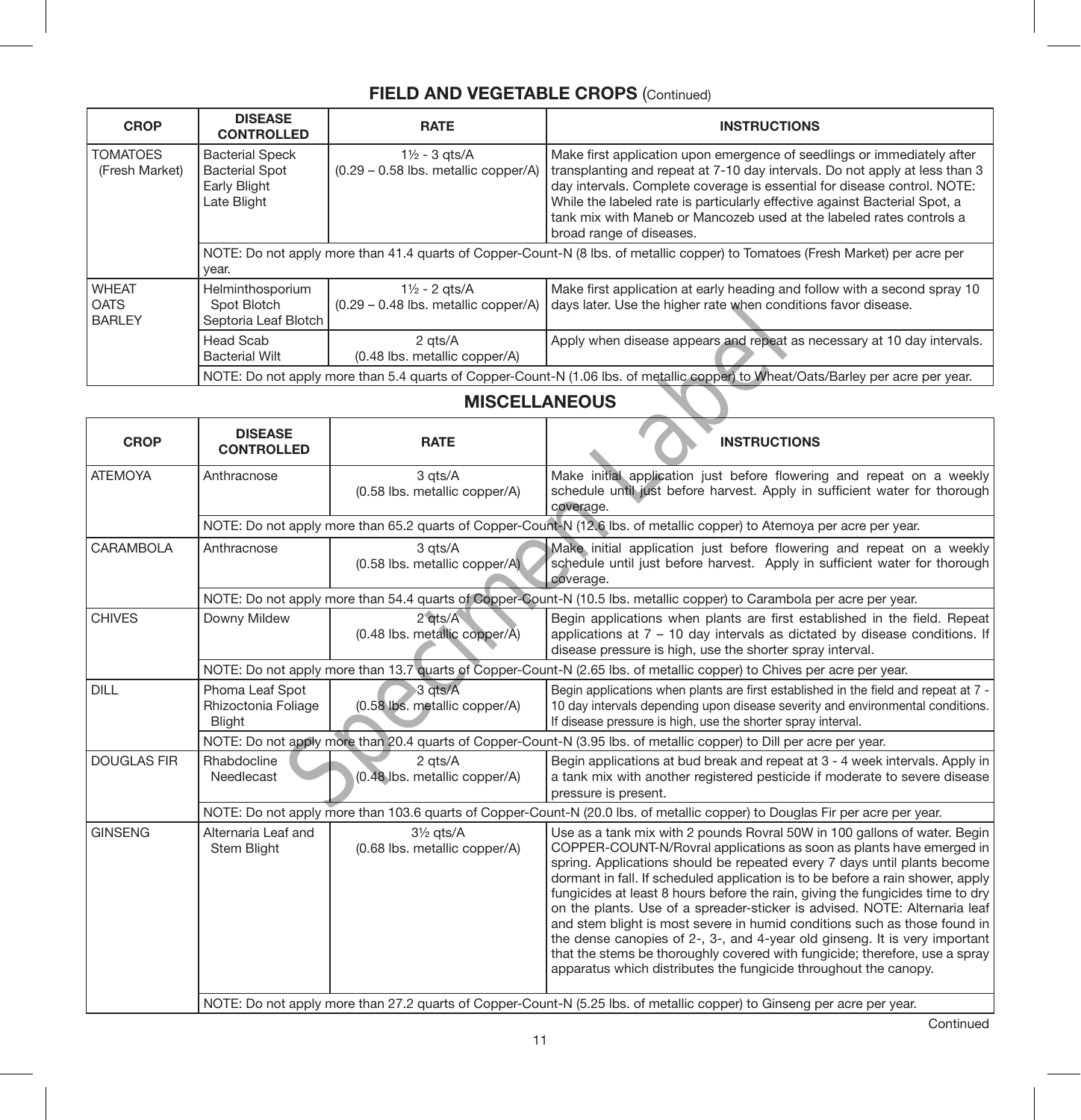## **MISCELLANEOUS** (Continued)

| <b>CROP</b>                    | <b>DISEASE</b><br><b>CONTROLLED</b>                                                                                           | <b>RATE</b>                                                                                                                                                                                                            | <b>INSTRUCTIONS</b>                                                                                                                                                                                                                                                                                                                                                                                                                                                                       |  |
|--------------------------------|-------------------------------------------------------------------------------------------------------------------------------|------------------------------------------------------------------------------------------------------------------------------------------------------------------------------------------------------------------------|-------------------------------------------------------------------------------------------------------------------------------------------------------------------------------------------------------------------------------------------------------------------------------------------------------------------------------------------------------------------------------------------------------------------------------------------------------------------------------------------|--|
| <b>GUAVA</b>                   | Anthracnose<br>Red Algae                                                                                                      | 3 ats/A<br>(0.58 lbs. metallic copper/A)                                                                                                                                                                               | Make initial application just before flowering and repeat on a 7 day schedule<br>until just before harvest. Apply in sufficient water for thorough coverage.                                                                                                                                                                                                                                                                                                                              |  |
|                                |                                                                                                                               |                                                                                                                                                                                                                        | NOTE: Do not apply more than 25.4 quarts of Copper-Count-N (4.92 lbs. of metallic copper) to Guava per acre per year.                                                                                                                                                                                                                                                                                                                                                                     |  |
| <b>LITCHI</b>                  | Anthracnose                                                                                                                   | 3 ats/A<br>(0.58 lbs. metallic copper/A)                                                                                                                                                                               | Make initial application just before flowering and repeat on a 7 day schedule<br>until just before harvest. Apply in sufficient water for thorough coverage.                                                                                                                                                                                                                                                                                                                              |  |
|                                |                                                                                                                               |                                                                                                                                                                                                                        | NOTE: Do not apply more than 25.4 quarts of Copper-Count-N (4.92 lbs. of metallic copper) to Litchi per acre per year.                                                                                                                                                                                                                                                                                                                                                                    |  |
| <b>LIVE OAK</b>                | <b>Ball Moss</b>                                                                                                              | 6 ats/A<br>(1.16 lbs. metallic copper/A)                                                                                                                                                                               | Apply in the spring when ball moss is actively growing using 1.5 gallons of<br>spray per foot of tree height. Make sure to wet ball moss tufts thoroughly.<br>A second application may be required after 12 months. NOTE: COPPER-<br>COUNT-N may be injurious to ornamentals grown under Live Oaks. This<br>product may be reactive on metal and masonry surfaces such as galvanized<br>roofing. Avoid contact with metal surfaces. Do not spray on cars, houses,<br>lawn furniture, etc. |  |
|                                |                                                                                                                               |                                                                                                                                                                                                                        | NOTE: Do not apply more than 103.6 quarts of Copper-Count-N (20.0 lbs. of metallic copper) to Live Oak per acre per year.                                                                                                                                                                                                                                                                                                                                                                 |  |
| <b>MACADAMIA</b>               | Anthracnose                                                                                                                   | 6 ats/A<br>(1.16 lbs. metallic copper/A)                                                                                                                                                                               | Initiate sprays at first sign of flowering and repeat on a 7 day schedule until<br>just before harvest. Apply in sufficient water for thorough coverage.                                                                                                                                                                                                                                                                                                                                  |  |
|                                | Phytophthora Blight<br>Raceme Blight                                                                                          | $4 - 6$ qts/A<br>$(0.77 - 1.16$ lbs. metallic copper/A)                                                                                                                                                                | Apply during raceme development and bloom periods. Do not apply at less<br>than 7 days intervals. Apply in sufficient water for thorough coverage.                                                                                                                                                                                                                                                                                                                                        |  |
|                                |                                                                                                                               | NOTE: Do not apply more than 48.9 quarts of Copper-Count-N (9.44 lbs. of metallic copper) to Macadamia per acre per year.                                                                                              |                                                                                                                                                                                                                                                                                                                                                                                                                                                                                           |  |
| <b>MAMEY SAPOTE</b>            | Anthracnose<br>Algal Leaf Spot                                                                                                | $6 - 8$ qts/A                                                                                                                                                                                                          | Apply when conditions favor disease. Repeat on 14 - 30 day schedule as<br>$(1.16 - 1.54)$ lbs. metallic copper/A) disease severity and environmental conditions dictate.                                                                                                                                                                                                                                                                                                                  |  |
|                                |                                                                                                                               | NOTE: Do not apply more than 43.5 quarts of Copper-Count-N (8.4 lbs. of metallic copper) to Mamey Sapote per acre per year.                                                                                            |                                                                                                                                                                                                                                                                                                                                                                                                                                                                                           |  |
| <b>PAPAYA</b>                  | Anthracnose                                                                                                                   | $4 - 10$ qts/A<br>$(0.77 - 1.93$ lbs. metallic copper/A)                                                                                                                                                               | Begin applications before disease appears and repeat at 14 day intervals.<br>Apply at no less than 7 day intervals during periods of heavy rain. Use<br>higher rates when conditions favor disease.                                                                                                                                                                                                                                                                                       |  |
|                                |                                                                                                                               | NOTE: Do not apply more than 109.8 quarts of Copper-Count-N (21.2 lbs. of metallic copper) to Papaya per acre per year.                                                                                                |                                                                                                                                                                                                                                                                                                                                                                                                                                                                                           |  |
| <b>PARSLEY</b>                 | <b>Bacterial Blight</b>                                                                                                       | 3 ats/A<br>(0.58 lbs. metallic copper/A)                                                                                                                                                                               | Begin applications when plants are first established in the field and repeat<br>at 10 day intervals.                                                                                                                                                                                                                                                                                                                                                                                      |  |
|                                |                                                                                                                               | NOTE: Do not apply more than 10.3 quarts of Copper-Count-N (2.0 lbs. of metallic copper) Parsley per acre per year.                                                                                                    |                                                                                                                                                                                                                                                                                                                                                                                                                                                                                           |  |
| <b>PASSION FRUIT</b>           | Anthracnose                                                                                                                   | 6 ats/A<br>(1.16 lbs. metallic copper/A)                                                                                                                                                                               | Make initial application just before flowering and repeat at no less than 7 day<br>intervals until just before harvest. Apply in sufficient water for thorough coverage.                                                                                                                                                                                                                                                                                                                  |  |
|                                | NOTE: Do not apply more than 48.9 quarts of Copper-Count-N (9.44 lbs. of metallic copper) to Passion Fruit per acre per year. |                                                                                                                                                                                                                        |                                                                                                                                                                                                                                                                                                                                                                                                                                                                                           |  |
| <b>SUGAR APPLE</b><br>(Annona) | Anthracnose                                                                                                                   | $8 - 12$ qts/A<br>Make initial application just before flowering and repeat on a 7 day schedule<br>$(1.54 - 2.32)$ lbs. metallic copper/A) until just before harvest. Apply in sufficient water for thorough coverage. |                                                                                                                                                                                                                                                                                                                                                                                                                                                                                           |  |
|                                |                                                                                                                               |                                                                                                                                                                                                                        | NOTE: Do not apply more than 65.2 quarts of Copper-Count-N (12.6 lbs. of metallic copper) to Sugar Apple per acre per year.                                                                                                                                                                                                                                                                                                                                                               |  |
| <b>SYCAMORE</b>                | Anthracnose                                                                                                                   | $2 - 3$ ats/A<br>$(0.39 - 0.58$ lbs. metallic copper/A)                                                                                                                                                                | Apply as a full coverage spray. Apply in 100 gallons of water or sufficient<br>volume for thorough coverage. Make first application at bud crack and<br>second application at 7 - 10 days later at 10% leaf expansion.                                                                                                                                                                                                                                                                    |  |
|                                | NOTE: Do not apply more than 103.6 quarts of Copper-Count-N (20.0 lbs. of metallic copper) to Sycamore per acre per year.     |                                                                                                                                                                                                                        |                                                                                                                                                                                                                                                                                                                                                                                                                                                                                           |  |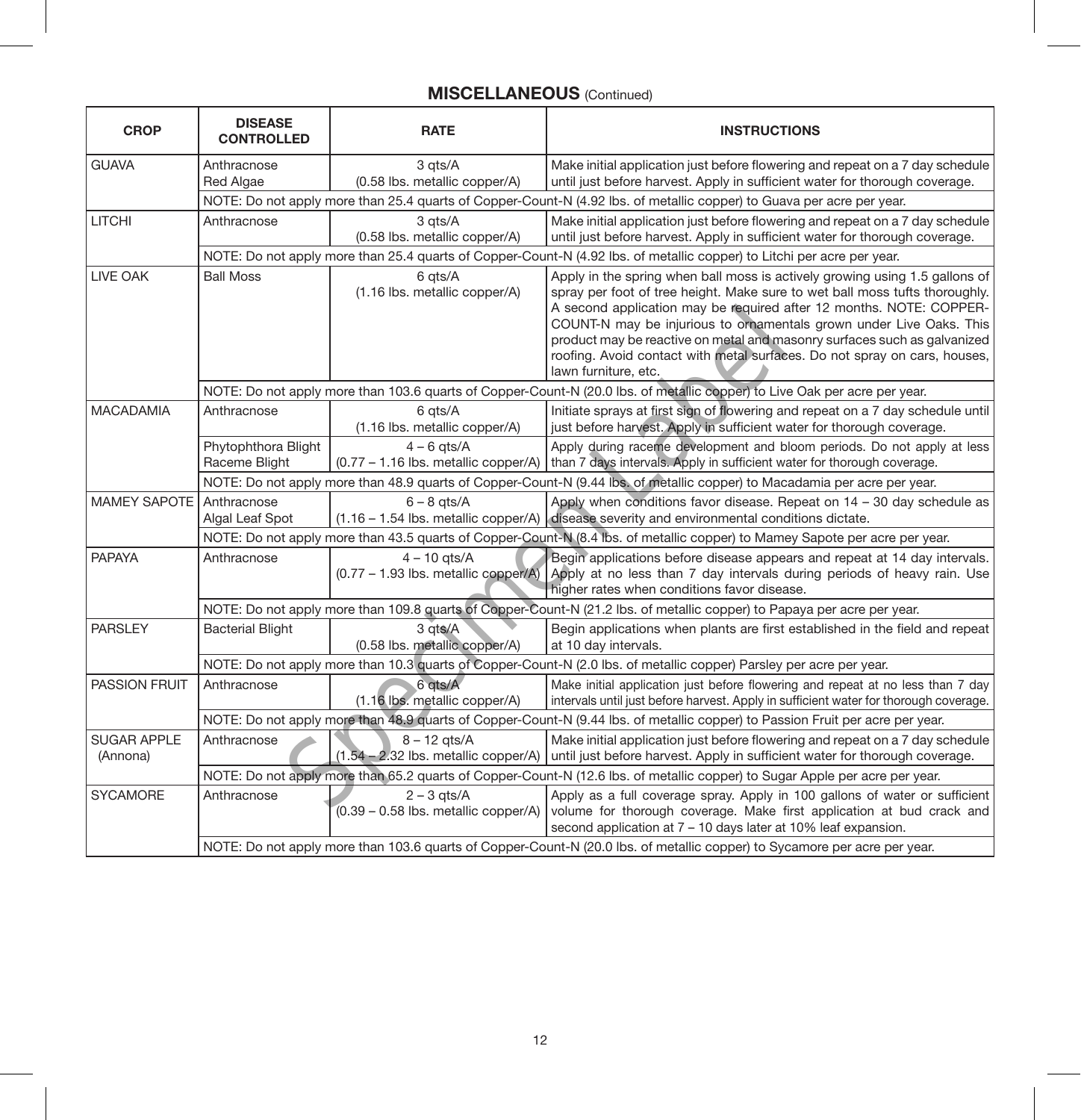## **TURFGRASS**

To control algae in turfgrass, apply 10 fl. oz. (0.06 lbs. metallic copper) of COPPER-COUNT-N per 1,000 square feet in 5 gallons of water. COPPER-COUNT-N may be used alone or in combination with other registered fungicides as a maintenance spray. If additional applications are necessary, apply at no less than 10 day intervals. Observe all precautions and limitations on the label of each product used in tank mixes. Do not apply more than 80.0 fl. oz. of Copper-Count-N (0.48 lbs. metallic copper) per 1,000 sq. ft. per year.

NOTE: Phytotoxicity may occur depending upon varietal differences. Apply the directed rate to a small area and observe for 10 days for signs of injury. If phytotoxicity occurs, discontinue use. Do not apply in a spray solution with a pH of less than 6.5.

## **GREENHOUSE AND SHADEHOUSE CROPS**

Notice to User: COPPER-COUNT-N may be used in greenhouses and shade houses to control diseases on some crops which appear on this label. The grower should bear in mind that the sensitivity of crops grown in greenhouses and shadehouses differ greatly from crops grown under field conditions. Neither the manufacturer nor the seller has determined whether or not COPPER-COUNT-N can be used safely on all greenhouse- and shadehouse-grown crops. The user should determine if COPPER-COUNT-N can be used safely prior to commercial use. In a small area, apply the directed rates to the plants in question, i.e. foliage, fruit, etc., and observe for 7 – 10 days for symptoms of phytotoxicity prior to commercial use.

| <b>CROP</b>                               | <b>DISEASE</b><br><b>CONTROLLED</b>                                                                                      | RATE/1,000 SQ. FT.                                                                                                        | <b>INSTRUCTIONS</b>                                                                                                                                                                    |
|-------------------------------------------|--------------------------------------------------------------------------------------------------------------------------|---------------------------------------------------------------------------------------------------------------------------|----------------------------------------------------------------------------------------------------------------------------------------------------------------------------------------|
| <b>EGGPLANT</b>                           | Alternaria Blight<br>Anthracnose<br>Phomopsis                                                                            | 4 Tbsp.<br>(0.012 lbs. metallic copper/1,000 Sq. Ft.)                                                                     | Begin applications prior to development of disease symptoms.<br>Repeat sprays at no less than 7 day intervals.                                                                         |
|                                           |                                                                                                                          |                                                                                                                           | NOTE: Do not apply more than 60 Tbsp. of Copper-Count-N (0.18 lbs. metallic copper) to Eggplant per 1,000 sq. ft. per year.                                                            |
| <b>PEPPER</b>                             | <b>Bacterial Spot</b>                                                                                                    | $4 - 6$ Tbsp.<br>(0.012 - 0.018 lbs. metallic copper/1,000 Sq, Et.)                                                       | Begin applications when conditions first favor disease development<br>and repeat at 5-10 day intervals as needed depending on disease<br>severity. Use higher rate for severe disease. |
|                                           |                                                                                                                          | NOTE: Do not apply more than 90 Tbsp. of Copper-Count-N (0.27 lbs. metallic copper) to Pepper per 1,000 sq. ft. per year. |                                                                                                                                                                                        |
| <b>TOMATO</b><br>(Processing)             | Early and Late Blight                                                                                                    | 4 Tbsp.<br>(0.012 lbs. metallic copper/1,000 Sq. Ft.)                                                                     | Begin when disease first threatens and repeat at 7-10 day<br>intervals as needed depending on disease severity.                                                                        |
|                                           | <b>Bacterial Speck</b>                                                                                                   | 4 Tbsp.<br>(0.012 lbs. metallic copper/1,000 Sq. Ft.)                                                                     | Begin when disease first threatens and repeat at $7 - 10$ day<br>intervals as needed depending on disease severity.                                                                    |
|                                           | Anthracnose<br><b>Bacterial Spot</b><br>Gray Leaf Mold<br>Septoria Leaf Spot                                             | 4 Tbsp.<br>(0.012 lbs. metallic copper/1,000 Sq. Ft.)                                                                     | Begin applications when disease first threatens and repeat at<br>7 - 10 day intervals as needed depending on disease severity.                                                         |
|                                           |                                                                                                                          |                                                                                                                           | NOTE: Do not apply more than 133.3 Tbsp. of Copper-Count-N (0.4 lbs. metallic copper) to Tomato (Processing) per 1,000 sq. ft. per year.                                               |
| <b>TOMATO</b><br>(Fresh Market)           | Early and Late Blight                                                                                                    | $4 - 6$ Tbsp.<br>(0.012 - 0.018 lbs. metallic copper/1,000 Sq. Ft.)                                                       | Begin when disease first threatens and repeat at 7-10 day<br>intervals as needed depending on disease severity.                                                                        |
|                                           | <b>Bacterial Speck</b>                                                                                                   | 4 Tbsp.<br>(0.012 lbs. metallic copper/1,000 Sq. Ft.)                                                                     | Begin when disease first threatens and repeat at $7 - 10$ day<br>intervals as needed depending on disease severity.                                                                    |
|                                           | Anthracnose<br><b>Bacterial Spot</b><br>Gray Leaf Mold                                                                   | $4 - 8$ Tbsp.<br>(0.012 - 0.024 lbs.metallic copper/1,000 Sq. Ft.)                                                        | Begin applications when disease first threatens and repeat at<br>7 - 10 day intervals as needed depending on disease severity.                                                         |
|                                           |                                                                                                                          |                                                                                                                           | NOTE: Do not apply more than 60 Tbsp. of Copper-Count-N (0.18 lbs. metallic copper) to Tomato (Fresh Market) per 1,000 sq. ft. per year.                                               |
| <b>CITRUS</b><br>(Non-bearing<br>Nursery) | <b>Brown Rot</b><br>Citrus Canker<br>(Suppression only)<br><b>Greasy Spot</b><br>Melanose<br><b>Pink Pitting</b><br>Scab | 6 Tbsp.<br>(0.018 lbs. metallic copper/1,000 Sq. Ft.)                                                                     | Begin applications when disease threatens. Repeat at 30 day<br>intervals as needed depending on disease severity.                                                                      |
|                                           | ft. per year.                                                                                                            |                                                                                                                           | NOTE: Do not apply more than 96.7 Tbsp. of Copper-Count-N (0.29 lbs. metallic copper) to Citrus (Non-bearing Nursery) per 1,000 sq.                                                    |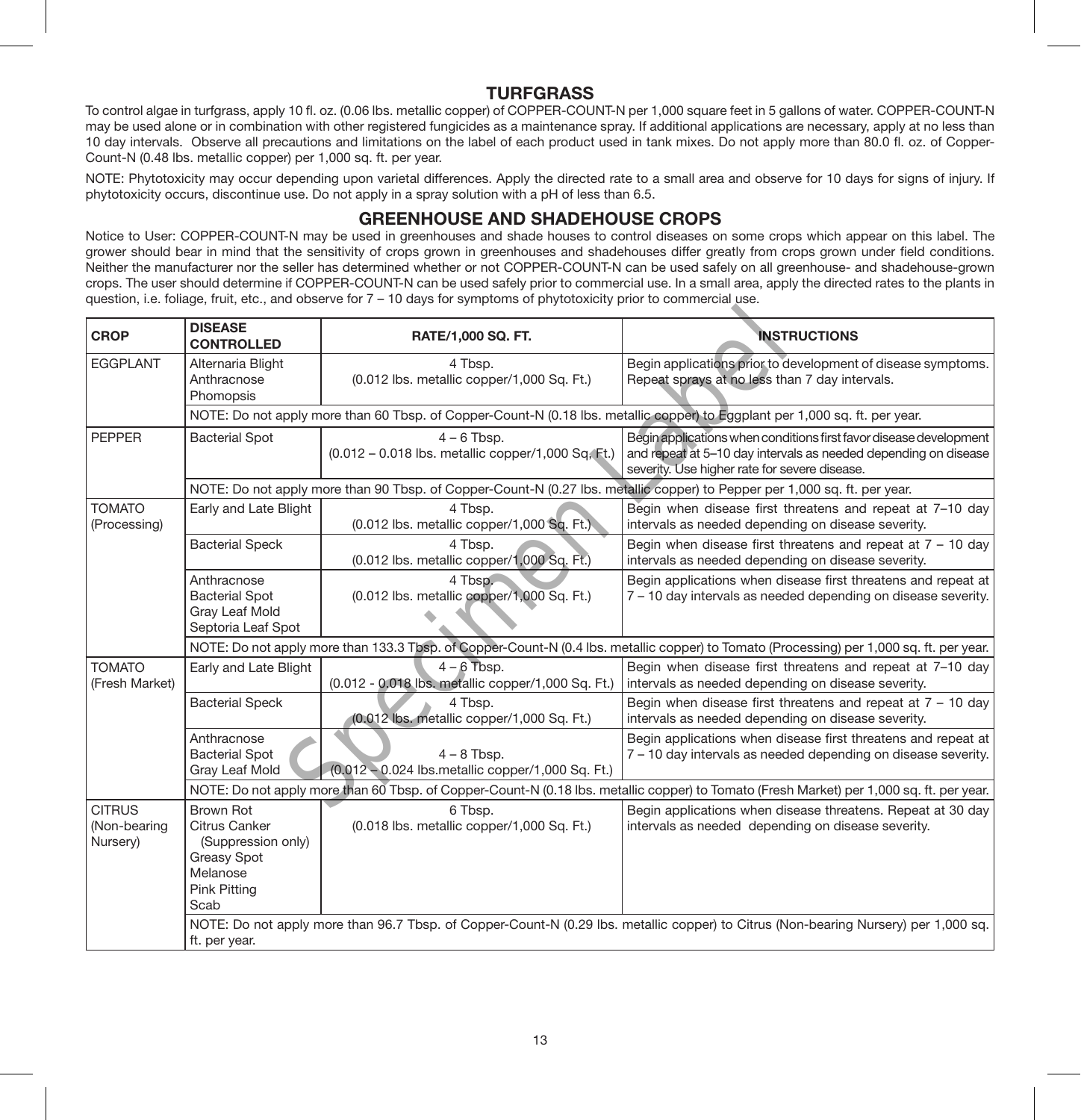## **ORNAMENTALS**

Notice to User: Plant sensitivities to COPPER-COUNT-N have been found to be acceptable in specific genera and species listed on this label; however, it is impossible to know sensitivities under all conditions and phytotoxicity may occur. Due to the large number of species and varieties of ornamentals and nursery plants, it is impossible to test every one for sensitivity to COPPER-COUNT-N. Neither the manufacturer nor seller recommends use upon species not listed on the label nor has it been determined that COPPER-COUNT-N can be safely used on ornamental or nursery plants not listed on this label. The user should determine if COPPER-COUNT-N can be used safely prior to commercial use.

Use COPPER-COUNT-N on container, bench, or bed-grown ornamentals in greenhouses, shadehouses or outdoor nurseries for professional use on ornamentals grown in indoor and outdoor landscaping, and for control of bacterial and fungal diseases of foliage, flowers, and stems.

Apply as a thorough coverage spray using 1 quart (0.193 lbs. metallic copper) COPPER-COUNT-N per 100 gallons of water per acre. Begin application at first sign of disease and repeat at 7 – 14 day intervals as needed; use shorter interval during periods of frequent rains or when severe disease conditions persist. Do not apply more than 103 quarts of Copper-Count-N (20.0 lbs. metallic copper) per acre per year.

COPPER-COUNT-N may be used alone or in combination with other registered fungicides as a maintenance spray. Observe all precautions and limitations on the label of each product used in tank mixes.

| <b>CROP</b>                  | <b>LATIN NAME</b>              | <b>DISEASE</b>                                                              |
|------------------------------|--------------------------------|-----------------------------------------------------------------------------|
| Althea (Rose of Sharon)      | Hibiscus syriacus              | Bacterial leaf spot                                                         |
| Aralia                       | Dizygotheca elegantissima      | Alternaria, Cercospora leaf spot, Xanthomonas leaf spot                     |
| Arborvitae                   | Thuja spp.                     | Alternaria twig blight, Cercospora leaf blight                              |
| Azalea <sup>(1)</sup>        | Rhododendron spp.              | Botrytis blight, Cercospora leaf spot, Phytophthora dieback, Powdery mildew |
| Begonia                      | Begonia semperflorens          | Bacterial leaf spot (Erwina spp., Pseudomonas spp., Xanthomonas spp.)       |
| Bougainvillea                | Bougainvillea spectabilis      | Anthracnose, Bacterial leaf spot                                            |
| Bulbs (Tulip, Gladiolus)     | Miscellaneous                  | Anthracnose, Botrytis blight                                                |
| Camellia                     | Camellia japonica, C. sasangua | Anthracnose, Bacterial leaf spot                                            |
| Camphor tree                 | Cinnamomum camphora            | Pseudomonas leaf spot                                                       |
| Canna                        | Canna spp.                     | Pseudomonas leaf spot                                                       |
| Carnation <sup>(1)</sup>     | Dianthus spp.                  | Alternaria blight, Botrytis blight, Pseudomonas leaf spot                   |
| Chinese tallow tree          | Sapium sebiferum               | Bacterial leaf spot (Pseudomonas spp., Xanthamonas spp.,)                   |
| Chrysanthemum <sup>(1)</sup> | Chrysanthemum morifolium       | Botrytis blight, Septoria leaf spot                                         |
| Cotoneaster                  | Cotoneaster spp.               | Botrytis blight                                                             |
| Dahlia                       | Dahlia pinnata                 | Alternaria leaf spot, Botrytis gray mold, Cercospora leaf spot              |
| Date Palm                    | Phoenix canariensis            | Pestalotia leaf spot                                                        |
| Dianthus                     | Dianthus spp.                  | Bacterial soft rot, Bacterial spot                                          |
| Dogwood                      | Cornus florida                 | Anthracnose                                                                 |
| <b>Dusty Miller</b>          | Senecio cineraria              | Bacterial leaf spot (Pseudomonas cichorii)                                  |
| Easter lily (2)              | Lilium longiflorum             | Botrytis blight                                                             |
| Echinacea                    | Echinacea spp.                 | Bacterial leaf spot (Pseudomonas chicorii)                                  |
| Elm "Drake"                  | Ulmus parvifolia               | Xanthomonas leaf spot                                                       |
| Euonymus                     | Euonymus spp.                  | Anthracnose, Botrytis blight                                                |
| European fan palm            | Chamaerops humilis             | Pestalotia leaf spot                                                        |
| Gardenia                     | Gardenia jasminoides           | Alternaria leaf spot, Botrytis bud rot, Cercospora leaf spot                |
| Geranium                     | Pelargonium spp.               | Alternaria leaf spot, Botrytis gray mold, Cercospora leaf spot              |
| Gladiolus                    | Gladiolus spp.                 | Alternaria leaf spot, Bacterial leaf blight, Botrytis gray mold             |
| Goldenrain tree              | Koelreuteria paniculata        | Bacterial leaf spot                                                         |
| <b>Hibiscus</b>              | Hibiscus rosa-sinensis         | Bacterial leaf spot                                                         |
| Holly fern                   | Cyrtomium falcatum             | Pseuomonas leaf spot                                                        |
| Impatiens                    | Impatiens sallerana            | Bacterial leaf spot                                                         |
| India hawthorn (3)           | Rhaphiolepis indica            | Anthracnose, Entomosporium leaf spot                                        |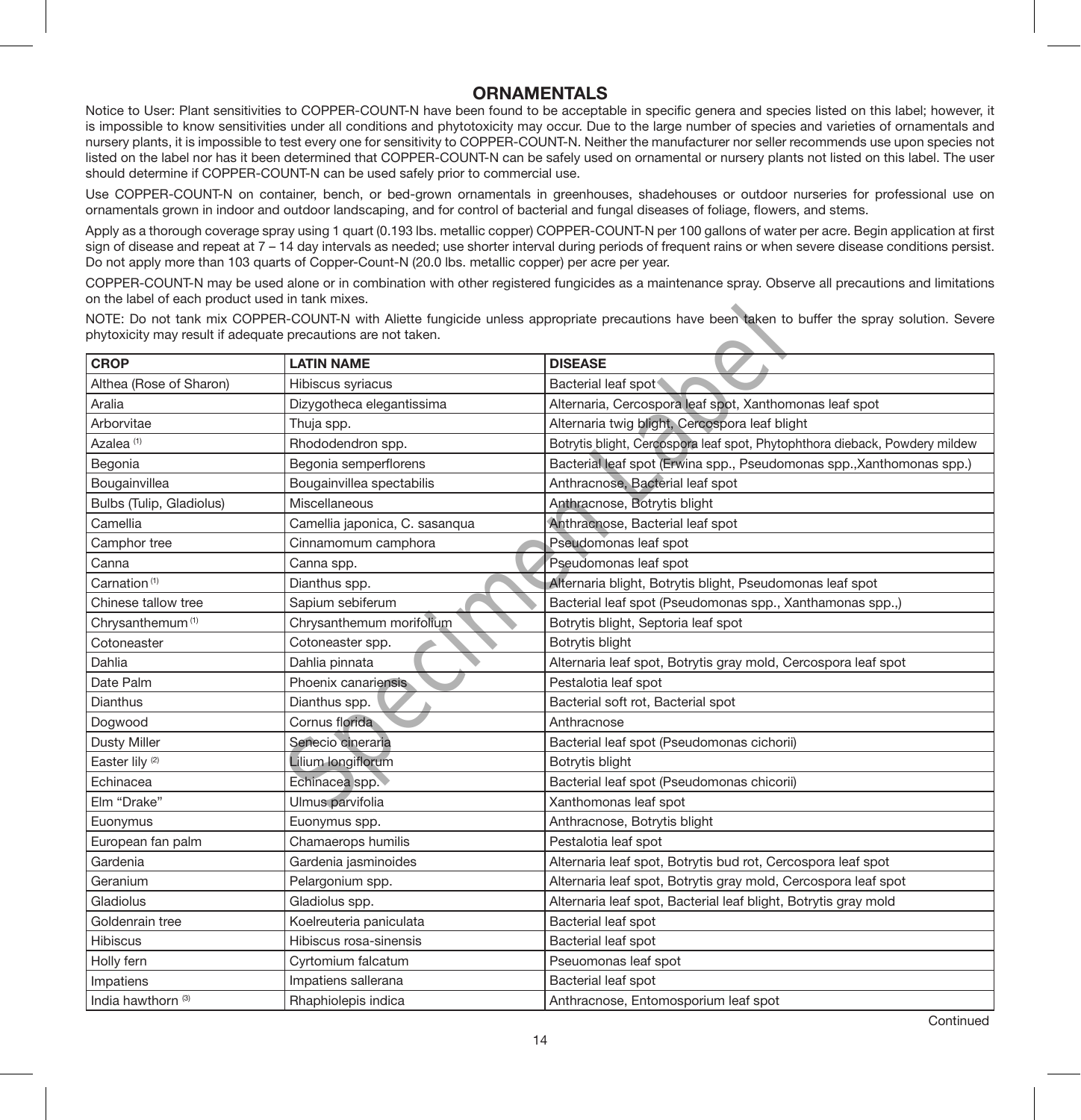## **ORNAMENTALS** (Continued)

| Ivy (English, Algerian) <sup>(1)</sup> | Hedera helix, H. canariensis         | Xanthomonas leaf spot                                                    |
|----------------------------------------|--------------------------------------|--------------------------------------------------------------------------|
| <b>Ixora</b>                           | Ixora coccinea                       | Xanthomonas leaf spot                                                    |
| Juniper (Eastern red cedar)            | Juniperus virginiana                 | Anthracnose                                                              |
| Lantana                                | Lantana camara                       | Bacterial leaf spot                                                      |
| Lilac                                  | Syringa spp.                         | Cercospora leaf spot                                                     |
| Loblolly bay                           | Gordonia lasianthus                  | Anthracnose                                                              |
| Loquat                                 | Eriobotrya japonica                  | Colletotrichum spp., Entomosporium maculata                              |
| Magnolia (Saucer)                      | Magnolia soulangiana                 | Bacterial leaf spot                                                      |
| Magnolia (Southern)                    | Magnolia grandiflora                 | Algal leaf spot, Anthracnose, Bacterial leaf spot                        |
| Magnolia (Sweet bay)                   | Magnolia virginiana                  | Anthracnose                                                              |
| Mandevillas                            | Mandevilla spp.                      | Anthracnose                                                              |
| Marigold                               | Tagetes spp.                         | Alternaria leaf spot, Botrytis leaf and flower rot, Cercospora leaf spot |
| Mulberry, weeping                      | Morus alba                           | Bacterial leaf spot                                                      |
| Oak, laurel                            | Quercus laurifolia                   | Algal leaf spot (Cephaleuros virescens)                                  |
| Oleander                               | Nerium oleander                      | Bacterial leaf spot, Fungal leaf spot                                    |
| Pachysandra                            | Pachysandra procumbens               | Volutella leaf blight                                                    |
| Pansy                                  | Viola spp.                           | Downy mildew                                                             |
| Pear (Flowering)                       | Pyrus calleryana                     | Fireblight, Leaf spot                                                    |
| Pentas (Egyptian star)                 | Pentas spp.                          | Bacterial leaf spot (Xanthomonas spp.)                                   |
| Peony                                  | Paeonia spp.                         | Botrytis blight                                                          |
| Periwinkle                             | Catharanthus roseus, Vinca spp.      | Phomopsis stem blight                                                    |
| Philodendron                           | Philodendron selloum                 | <b>Bacterial leaf spot</b>                                               |
| Phlox                                  | Phlox spp.                           | Alternaria leaf spot                                                     |
| Photinia                               | Photinia fraseri, P. glabra          | Anthracnose, Entomosporium                                               |
| Pistachio                              | Pistacia chinensis                   | Anthracnose                                                              |
| Plantain lily                          | Hosta spp.                           | Bacterial leaf spot                                                      |
| Powder puff plant                      | Calliandra spp.                      | Bacterial leaf spot                                                      |
| Pyracantha                             | Pyracantha spp.                      | Fireblight, scab                                                         |
| Queen palm                             | Syagrus romanzoffianum               | Exosporium leaf spot, Phytophthora bud rot                               |
| Rhododendron                           | Rhododendron spp.                    | Alternaria flower spot                                                   |
| Rose <sup>(1)</sup>                    | Rosa spp.                            | Black spot, Powdery mildew                                               |
| Verbena                                | Verbena spp.                         | Xanthomonas leaf spot                                                    |
| Viburnum                               | Viburnum odoratissimum, V. suspensum | Anthracnose                                                              |
| Washingtonia palm                      | Washingtonia robusta                 | Pestalotia leaf spot                                                     |
| Weeping willow                         | Salix babylonica                     | Anthracnose                                                              |
| Yucca (Adam's needle)                  | Yucca spp.                           | Cercospora leaf spot, Septoria leaf spot                                 |

(1) Discoloration of foliage and/or blooms has been noted on some varieties. To prevent residues on commercial plants, do not spray just before selling season.

(2) Apply COPPER-COUNT-N at 3 – 5 quarts (0.58 to 0.97 lbs. metallic copper) in 20 – 100 gallons of water per acre.

 $\%$  For India hawthorn use 2 – 4 quarts (0.39 to 0.773 lbs. metallic copper) per 100 gallons or 2 – 4 level tablespoons per gallon.

### **FROST INJURY PROTECTION**

**Bacterial Ice Nucleation Inhibitor** – Application of COPPER-COUNT-N made to all crops listed on this label at rates indicated on this label, just prior to anticipated frost conditions, will sustain control of ice nucleating bacteria (*Pseudomonas syringae, Erwina herbicola* and *Pseudomonas fluorscens*) and may therefore provide protection against light frost.

Not recommended for those geographic areas where weather conditions favor severe frost.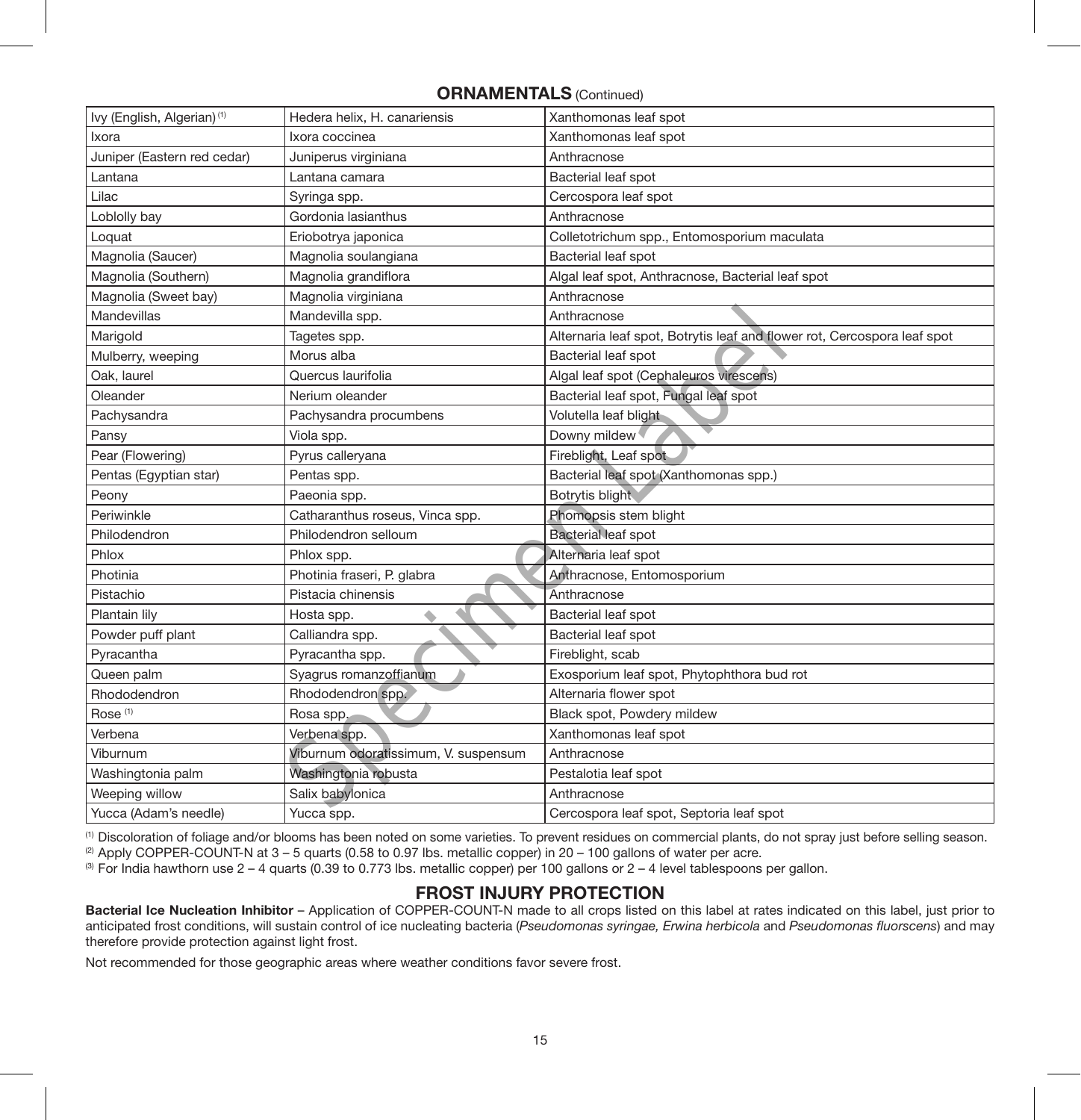## **STORAGE AND DISPOSAL**

**PESTICIDE STORAGE:** Do not contaminate water, food, or feed by storage or disposal.

**PESTICIDE DISPOSAL:** Wastes resulting from the use of this product may be disposed of on site or at an approved waste disposal facility.

*For liquid dilutable formulations in nonrefillable containers small enough to shake (i.e., with capacities equal to or less than 5 gallons):*

**CONTAINER HANDLING:** Nonrefillable container. Do not reuse or refill this container. Triple rinse container (or equivalent) promptly after emptying. Triple rinse as follows: Empty the remaining contents into application equipment or a mix tank. Fill the container ¼ full with water. Replace and tighten closures. Tip container on its side and roll it back and forth, ensuring at least one complete revolution, for 30 seconds. Stand the container on its end and tip it back and forth several times. Empty the rinsate into application equipment or a mix tank or store rinsate for later use or disposal. Repeat this procedure 2 more times. Offer for recycling or reconditioning if available, or puncture and dispose of in a sanitary landfill, or by incineration, or if allowed by state and local authorities, by burning. If burned, stay out of smoke.

#### *For liquid dilutable formulations in 5 gallon or larger nonrefillable containers:*

**CONTAINER HANDLING:** Nonrefillable container. Do not reuse or refill this container. Triple rinse container (or equivalent) promptly after emptying. Triple rinse as follows: Empty the remaining contents into application equipment or a mix tank and drain for 10 seconds after the flow begins to drip. Fill the container 1/2 full with water and recap. Shake for 10 seconds. Pour rinsate into application equipment or a mix tank or store rinsate for later use or disposal. Drain for 10 seconds after the flow begins to drip. Repeat this procedure two more times.

## **IMPORTANT: READ BEFORE USE**

Read the entire Directions for Use, Conditions, Disclaimer of Warranties and Limitations of Liability before using this product. If terms are not acceptable, return the unopened product container at once.

By using this product, user or buyer accepts the following Conditions, Disclaimer of Warranties and Limitations of Liability.

**CONDITIONS:** The Directions for Use of this product are believed to be adequate and must be followed carefully. However, it is impossible to eliminate all risks associated with the use of the product. Crop injury, ineffectiveness or other unintended consequences may result because of such factors as weather conditions, presence of other materials, or the manner of use of application, all of which are beyond the control of Mineral Research & Development Corp., Division of Chemical Specialties, Inc. To the extent permitted by applicable law, all such risks shall be assumed by the user or buyer.

**DISCLAIMER OF WARRANTIES:** To the extent consistent with applicable law, Mineral Research & Development Corp., Division of Chemical Specialties, Inc. makes no other warranties, express or implied, of merchantability or of fitness for a particular purpose or otherwise, that extend beyond the statements made on this label. No agent of Mineral Research & Development Corp., Division of Chemical Specialties, Inc. is authorized to make any warranties beyond those contained herein or to modify the warranties contained herein. To the extent consistent with applicable law, Mineral Research & Development Corp., Division of Chemical Specialties, Inc. disclaims any liability whatsoever for special, incidental or consequential damages resulting from the use or handling of this product. ining contents into application equipment or a mix tank and drain for 10 seconds at a<br>sining contents into application equipment or a mix tank and drain for 10 seconds aft<br>cap. Shake for 10 seconds. Pour instals into appli

**LIMITATIONS OF LIABILITY:** To the extent consistent with applicable law, the exclusive remedy of the user or buyer for any and all losses, injuries or damages resulting from the use or handling of this product, whether in contract, warranty, tort, negligence, strict liability or otherwise, shall not exceed the purchase price paid or at Mineral Research & Development, Corp., Division of Chemical Specialties, Inc.'s election, the replacement of product.